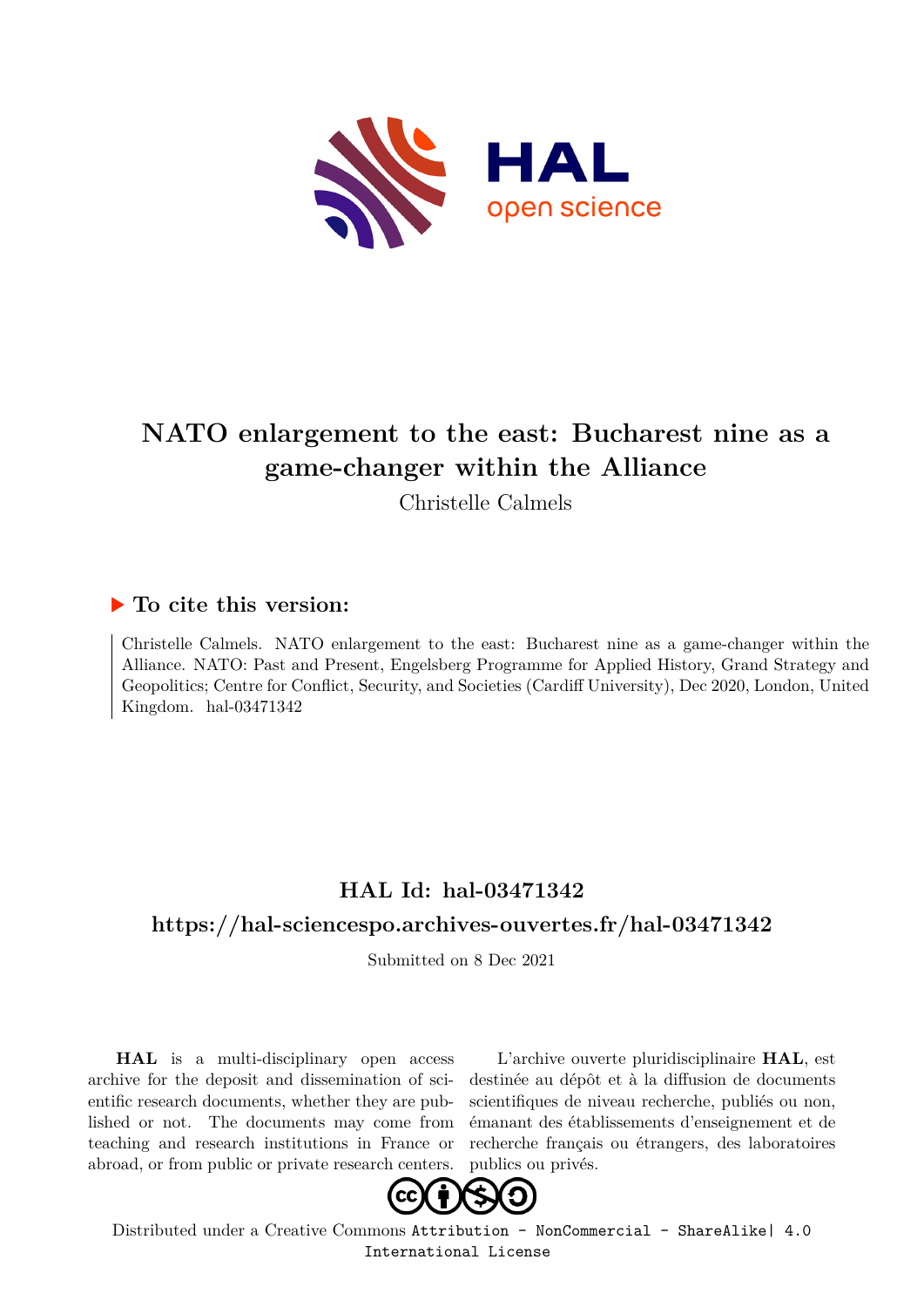# Article presented at the King's college conference

# "NATO: Past and Present".

London, December 6, 2019

**Christelle Calmels**, Sciences Po, Center for International Studies (CERI), CNRS, Paris, France

#### **ARTICLE TITLE:**

# **NATO enlargement to the east: Bucharest nine as a game-changer within the Alliance**

#### **ABSTRACT:**

NATO progressive expansion to the east has generated prolific academic literature. However, only a few works have investigated how these enlargements affect the internal dynamics of the Alliance. This article thus seeks to analyse changes at work within NATO by focusing on informal groupings created by central and eastern European countries to influence its decision-making processes. Based on extensive fieldwork within the organisation, this paper will mostly focus on Bucharest nine, which seems to be the preferred extra and intra-alliance format. It will first analyse the custom of informal groupings within NATO and its main features. Then, this article will trace the emergence of Bucharest nine and its claims, to end with an assessment of its homogeneity.

#### **KEY WORDS:**

NATO, Bucharest nine, minilateralism, transatlantic relations, European defense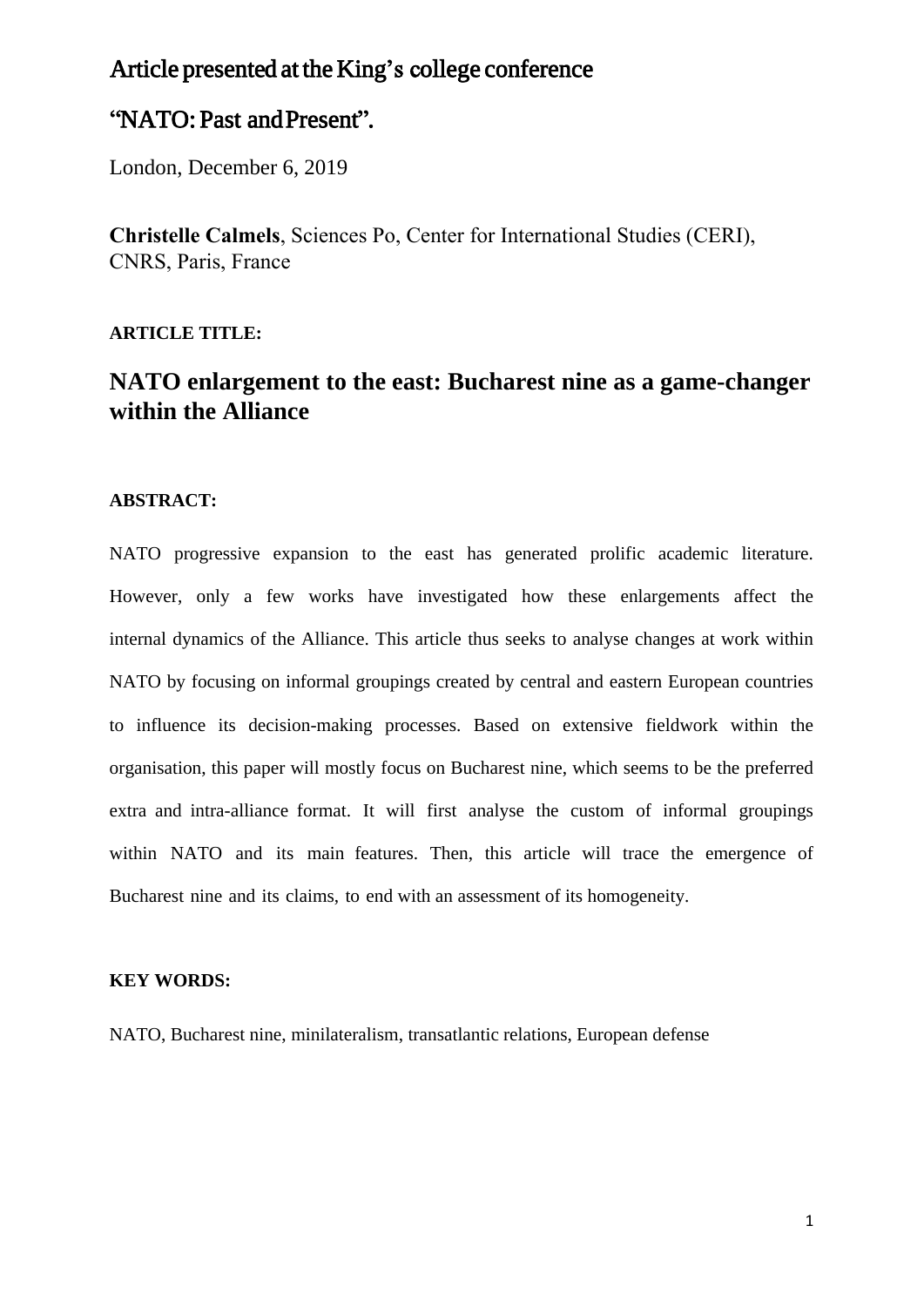#### **MAIN TEXT:**

# **Introduction**

On 25 December 1991, Mikhail Gorbachev resigned as president of the Union of Soviet Socialist Republics (USSR). In his farewell speech, he recognised the end of the Cold War and the collapse of the 'old system' in favour of a new world order. <sup>1</sup> Soon after, the NATO enlargement debate emerged on both shores of the Atlantic, lukewarmly welcomed by most allies and strongly condemned by Russia. The reflection on a possible enlargement was publicly pushed early on by the Visegrad group formed in 1991 by Poland, Hungary, Slovakia, and the Czech Republic.<sup>2</sup> It then grew increasingly evident during the following NATO summits. Indeed, while the Rome Communiqué cautiously offered former USSR countries the Alliance's assistance to democratise their institutions through partnerships, $3$  the Madrid Communiqué officially invited the Czech Republic, Hungary and Poland to begin the accession process eight years after the fall of the Berlin wall.<sup>4</sup> The entrance of the three countries in the Alliance in 1999 became the first step of a still ongoing post-Cold War enlargement process welcoming within NATO the Baltic states, Bulgaria, Slovakia, Slovenia and Romania in March 2004, Albania and Croatia in April 2009 and Montenegro in June 2017.

This progressive expansion to the east has generated prolific academic literature on the matter, mainly focused on changes happening outside the Alliance's organisational structure. It is thus possible to observe a first ensemble of works focusing on the effect of NATO

<sup>&</sup>lt;sup>1</sup> 'Gorbachev Speech Dissolving the Soviet Union (USSR): Christmas 1991,' *The Public Purpose*, accessed 3 December 2019, [http://www.publicpurpose.com/lib-gorb911225.htm.](http://www.publicpurpose.com/lib-gorb911225.htm)

<sup>2</sup> Christopher S. Chivvis, Raphael S. Cohen, Bryan Frederick, Daniel S. Hamilton, F. Stephen Larrabee, Bonny Lin, *NATO's Northeastern Flank. Emerging Opportunities for Engagement* (Santa Monica, CA: RAND Corporation, 2017) 17.

<sup>3</sup> 'Rome Declaration on Peace and Cooperation,' *North Atlantic Treaty Organization On-line library*, last updated October 27, 2000, accessed 3 December 2019, [https://www.nato.int/docu/comm/49-95/c911108a.htm.](https://www.nato.int/docu/comm/49-95/c911108a.htm)

<sup>&</sup>lt;sup>4</sup> 'Madrid Declaration on Euro-Atlantic Security and Cooperation Issued by the Heads of State and Government,' *North Atlantic Treaty Organization Press Releases*, accessed 3 December 2019, [https://www.nato.int/docu/pr/1997/p97-081e.htm.](https://www.nato.int/docu/pr/1997/p97-081e.htm)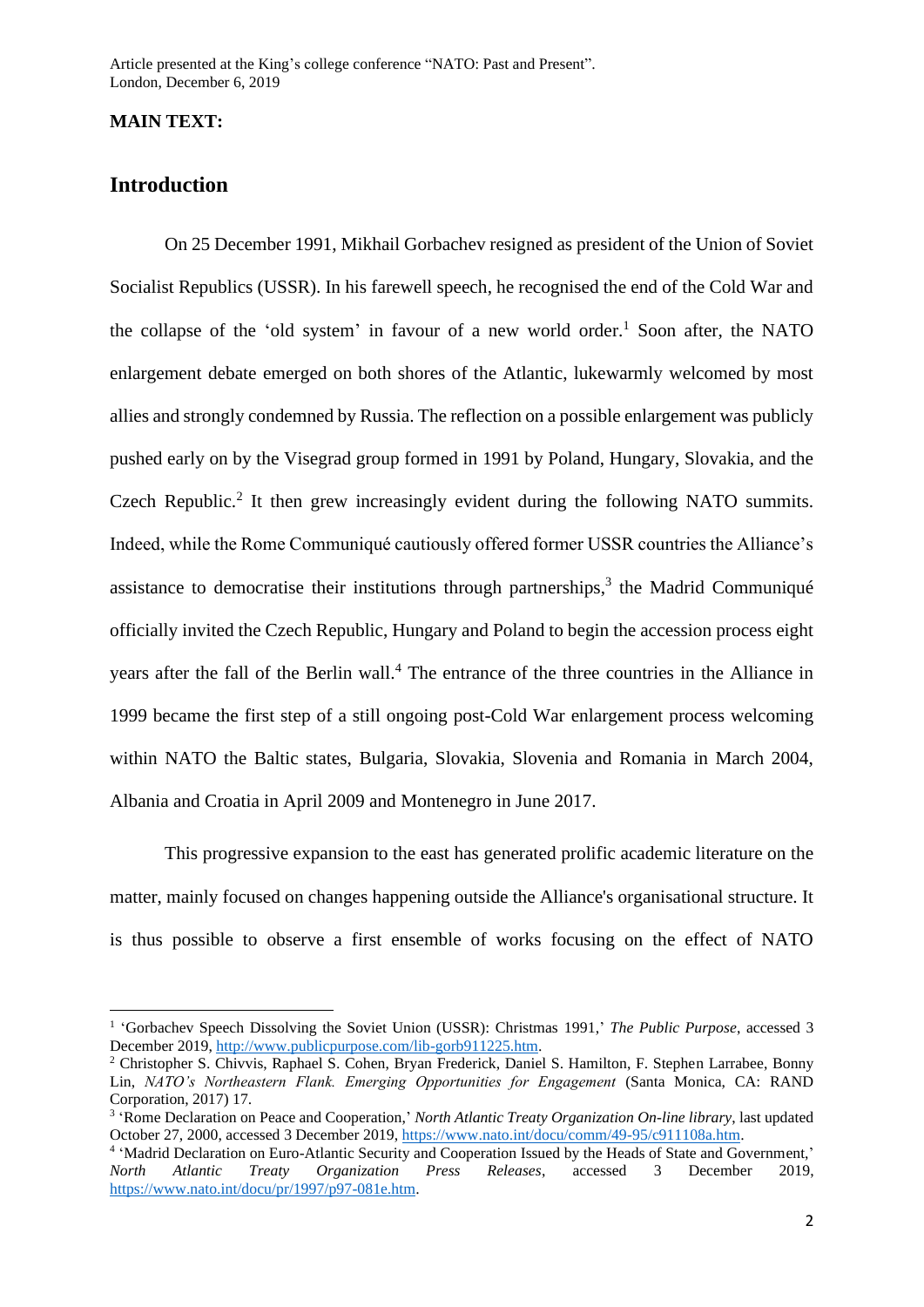enlargement on the organisation's or the allies' relations with Russia fuelled in recent years by the declassification of governmental archives.<sup>5</sup> This literature approaches the heated talks on the so-called promise made by the US and German administrations to M. Gorbachev during the negotiations of the reunification of Germany, and the resulting Russian reaction to the incorporation of former Soviet Union countries in the Alliance.<sup>6</sup> A second set of academic works on NATO enlargement addresses for its part the transformation of the institutions of eastern European countries with a focus on democratisation. The question raised within this literature is generally that of the opening – or not – of these state's public and private institutions to a western model of governance.<sup>7</sup> It is finally possible to note a third kind of literature devoted to an inter-organisational analysis of both NATO and EU enlargements. It generally compares the opening of the two organisations to new members and analyses their interactions during the process.<sup>8</sup> This rich academic literature has succeeded in portraying a more nuanced reality than that described by famous political discourses on successive NATO enlargements and their domestic and international consequences. However, only a few academic works have

<sup>&</sup>lt;sup>5</sup> Mary Elise Sarotte, 'How to Enlarge NATO: The Debate inside the Clinton Administration, 1993-95,' *International Security*, vol. 44 (2019): 7-41.

<sup>6</sup> See Leonid A. Karabeshkin, Dina R. Spechler, 'EU and NATO Enlargement: Russia's Expectations, Responses and Options for the Future,' *European Security*, vol. 16 (2007): 307-328; Mary Elise Sarotte, 'Not One Inch Eastward? Bush, Baker, Kohl, Genscher, Gorbachev, and the Origin of Russian Resentment toward NATO Enlargement in February 1990,' *Diplomatic History*, vol. 34 (2010): 119-140; Mark Kramer, 'The Myth of a No-NATO-Enlargement Pledge to Russia,' *The Washington Quarterly*, vol. 32 (2009): 39-61; Michael Ruhle, 'NATO Enlargement and Russia: Discerning Fact from Fiction, American Foreign Policy Interests,' vol. 36 (2014): 234– 239; Andrew Kydd, 'Trust building, trust-breaking: the dilemma of NATO enlargement,' *International Organization*, vol. 55 (2001): 801-828; Kristina Spohr, 'Precluded or Precedent-Setting? The 'NATO Enlargement Question' in the Triangular Bonn-Washington-Moscow Diplomacy of 1990–1991,' *Journal of Cold War Studies,* vol. 14 (2012): 4-54; Thomas Lane, 'The Baltic States, the enlargement of NATO and Russia,' *Journal of Baltic Studies*, 28 (1997): 295-308; Alton Frye, 'The new NATO and relations with Russia,' *The Journal of Strategic Studies*, vol. 23 (2000): 92-110; Christopher Layne, 'US hegemony and the perpetuation of NATO,' *The Journal of Strategic Studies*, vol. 23 (2000): 59-91; Kimberly Marten, 'Reconsidering NATO expansion: a counterfactual analysis of Russia and the West in the 1990s,' *European Journal of International Security*, vol. 3 (2018): 135-161. <sup>7</sup> See Dan Reiter, 'Why NATO Enlargement Does Not Spread Democracy,' International Security, vol. 25 (2001): 41-67; Rachel Epstein, 'NATO Enlargement and the Spread of Democracy: Evidence and Expectations,' *Security Studies*, 14 (2005): 63-105.

<sup>8</sup> See: K.M. Fierke, Antje Wiener, 'Constructing institutional interests: EU and NATO enlargement,' *Journal of European Public Policy*, vol. 6 (1999): 721-742; Petr Kratochvíl, Matúš Mišík, 'Newcomer, Normal Player or Regional Leader? Perceptions of Poland in the EU,' *Politics in Central Europe*, vol. 11 (2015): 11-29; Christopher Browning, Pertti Joenniemi, P. 'The Challenges of EU and NATO Enlargement,' *Cooperation and Conflict*, vol. 39, (2004): 227–231. John Leech, *Whole and free: NATO, EU enlargement and transatlantic relations* (London, England: Federal Trust for Education and Research, 2002) 216.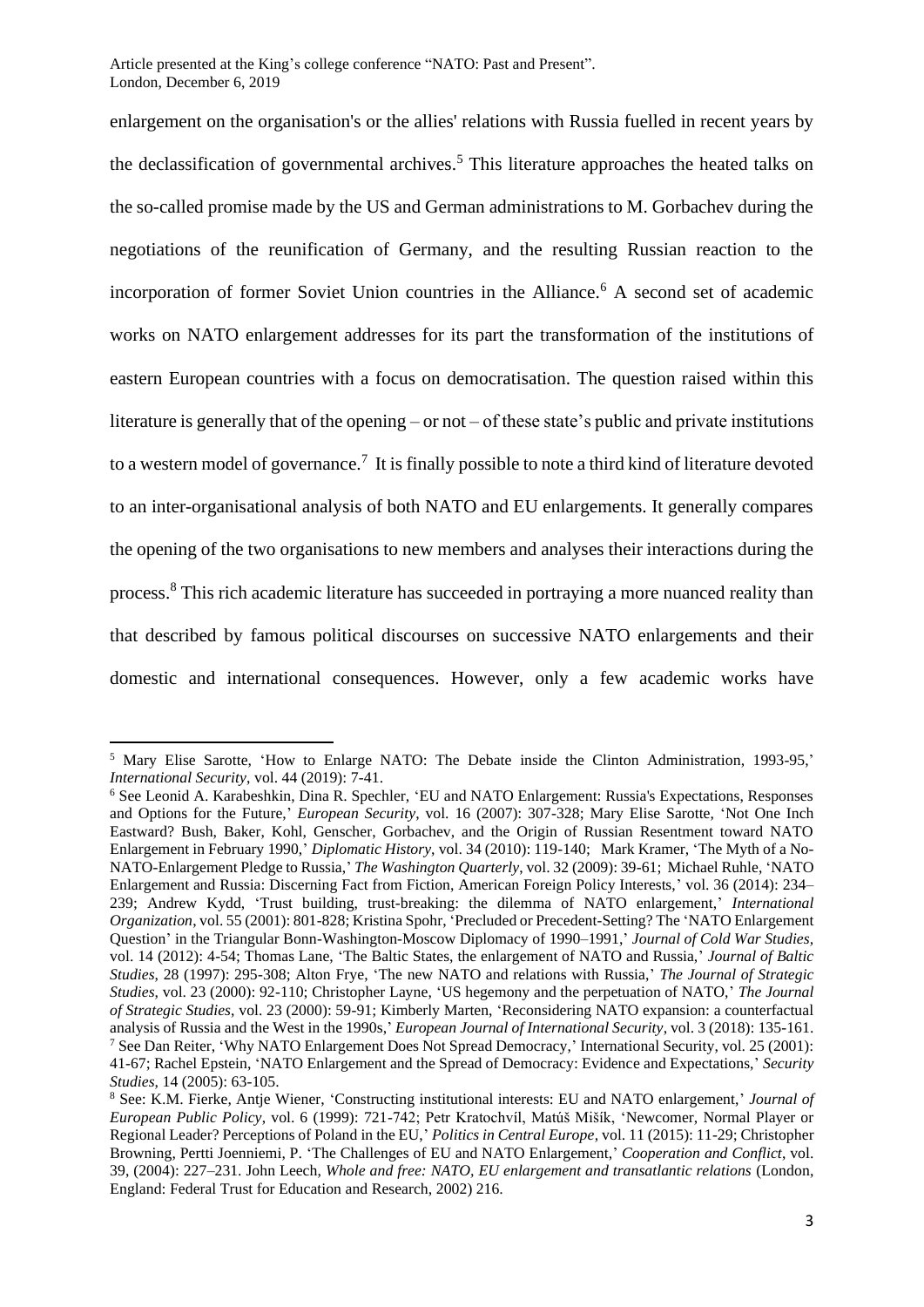investigated how these enlargements have affected the internal dynamics of NATO. In that regard, the research work of Dr Amélie Zima is noteworthy in its meticulous account of the 'institutional tinkering' of the Atlantic bureaucracy during the post-Cold War accession process of new member states within the Alliance thus showing the plasticity of the organisation.<sup>9</sup>

For its part, this article seeks to analyse changes at work within NATO by focusing on the way eastern European countries organise themselves individually and collectively to influence the evolution of the Alliance since their accession. Informal groupings seem to have become the rule between states to influence formal negotiations within NATO and to foster agenda setting on specific topics. If it is not the only tool used by member states to achieve their goals, it represents a significant part of the life of the organisation. Just like the historical members of the Alliance, central and eastern European countries gather in different kinds of informal groupings that may vary depending on the subject. Still, this practice is overlooked by the literature on minilateralism, which considers the formation of informal groupings either by the international bureaucracy itself to foster initiatives or more generally outside multilateral organisations to overcome their shortcomings.<sup>10</sup> Thanks to five months of participant observation within NATO headquarter, archives consultations and the conduction of a hundred interviews with civilian and military officials, the author was able to identify and describe in

<sup>9</sup> Amélie Zima, 'La fabrique des négociations d'adhésion. Le cas de l'élargissement de l'OTAN en 1999,' Les Champs de Mars, vol. 2 (2018): 31-57. See also: Amélie Zima, *D'ennemi à allié: L'adhésion de la Hongrie, de la Pologne et de la République Tchèque à l'Alliance Atlantique 1989-1999* (Brussels, Belgium: Peter Lang, 2019) 422.

<sup>&</sup>lt;sup>10</sup> 'minilateralism' and 'informal groupings' are used alternatively by the author who considers that they both refer to the same phenomenon. See Alice Pannier, 'Le "minilatéralisme" : Une nouvelle forme de coopération de défense,' *Politique étrangère*, vol. 1 (2015): 37-48; Niklas Helwig, 'Germany in European Diplomacy: Minilateralism as a Tool for Leadership,' *German Politics*, vol. 28 (2019): 1-17; Joel Wuthnow, 'US 'Minilateralism' in Asia and China's Responses: A New Security Dilemma?,' *Journal of Contemporary China*, vol. 28 (2019): 133-150; Robyn Eckersley, 'Moving Forward in the Climate Negotiations: Multilateralism or Minilateralism?,' *Global Environmental Politics*, vol. 12 (2012): 24-42; Moisés Naím, 'Minilateralism,' *Foreign Policy*, n. 173 (2009): 136-135; Michael Mastanduno, 'US foreign policy and the pragmatic use of international institutions,' *Australian Journal of International Affairs*, vol. 59 (2005): 317-333; Fulvio Attinà, Daniela Irrera, *Multilateral Security and ESDP Operations* (London, England: Routledge, 2010) 254; Fulvio Attina, 'Multilateralism and the Emergence of Minilateralism in EU Peace Operations,' *Romanian Journal of European Affairs*, vol. 8 (2008): 5-24; Pia Riggirozzi, Christopher Wylde, *Handbook of South American Governance* (London, England: Routledge, 2017) 508.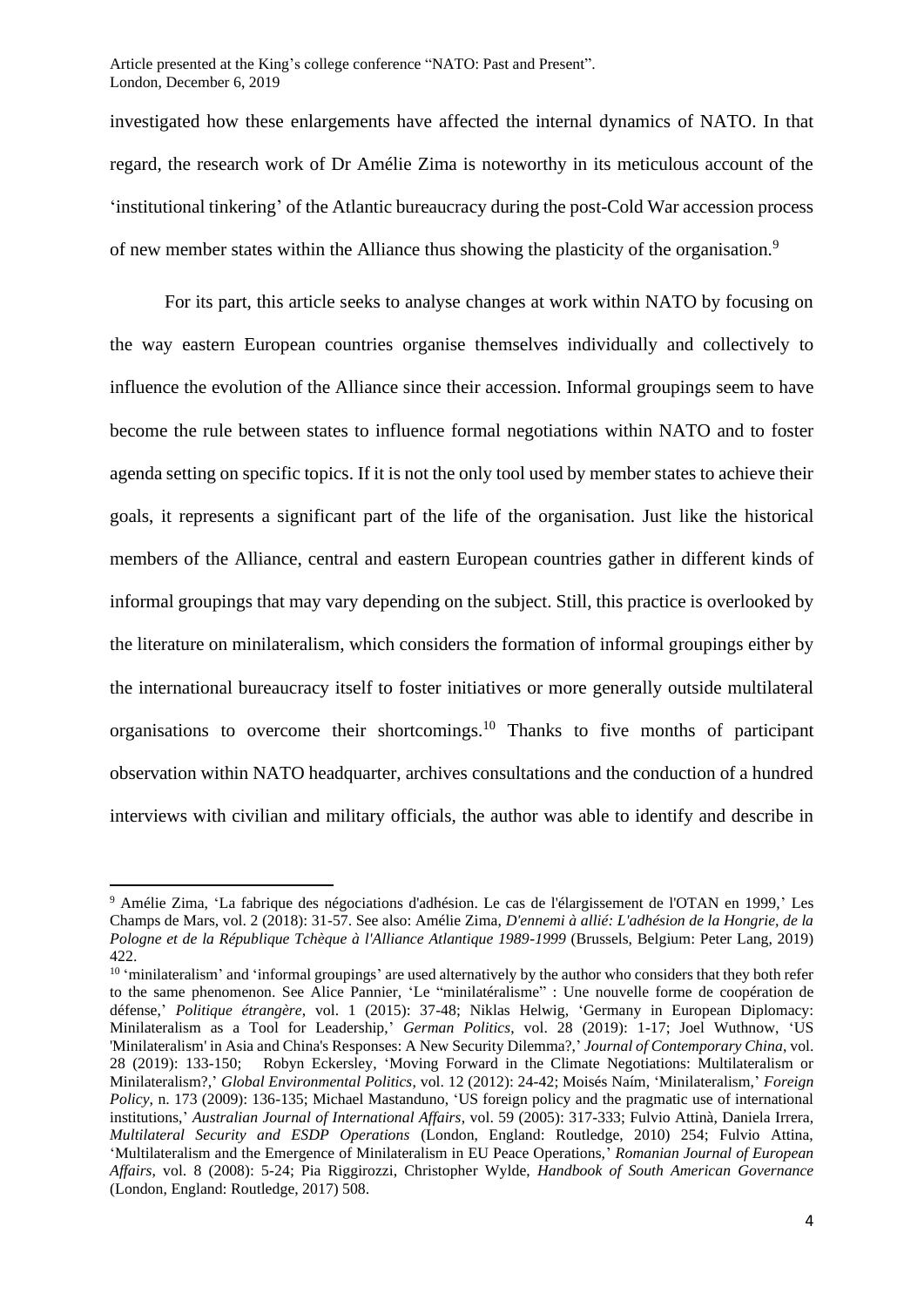her ethnographic notebook this trend of informal groupings which may be invisible for external observers.<sup>11</sup> Regarding central and eastern countries, Bucharest nine seems to be the preferred extra and intra-alliance format which regularly brings them together at different levels. This article will therefore focus on Bucharest nine by first analysing the custom of informal groupings within NATO. It will then trace the emergence of Bucharest nine and its agendasetting of the reinforced protection of its member's territories, to end with an assessment of its homogeneity.

### **The custom of informal groupings within NATO**

#### *Consensus decision-making and minilateralism*

Consensus decision-making is accused by most academic works of either preventing states to reach an agreement or of creating *a minima* decisions.<sup>12</sup> In that, it would encourage the practice of parallel or *ex-post* minilateral meetings, especially for environmental and financial decisions, but also regarding security and defence issues, crisis management, and military operations.

When it comes to NATO, informal groupings are rather meant to facilitate negotiations at almost thirty than to overcome the shortcomings of the institution. This *ex-ante* strategy builds upon the gathering of like-minded allies around common topics to exchange information and harmonise positions before formal negotiations in working groups and committees

 $11$  The interviews have been conducted under Chatham house rules. To anonymise the interviewees while attesting their diversity, this paper relies on the method developed by Olivier Schmitt consisting in creating a three letters and one number's code for each interview. The first letter designates the institutional position of the interviewee (capital, embassy, ACO, ACT, NATO headquarter in Brussels), the second one designates his status (military officer, diplomat, civilian), and the third one designates his nationality. The number is used to differentiate two or more individuals having the same characteristics. For more information on the method: Olivier Schmitt, 'L'accès aux données confidentielles en milieu militaire : problèmes méthodologiques et éthiques d' un 'positionnement intermédiaire',' Les Champs de Mars, no. 27 (2015/2): 50-58.

<sup>12</sup> Moisés Naím, 'Minilateralism.'; Niklas Helwig, 'Germany in European Diplomacy: Minilateralism as a Tool for Leadership,' 1 ; Alice Pannier, 'Le « minilatéralisme » : Une nouvelle forme de coopération de défense,' 46- 47; Joel Wuthnow, 'US 'Minilateralism' in Asia and China's Responses: A New Security Dilemma?,' 133.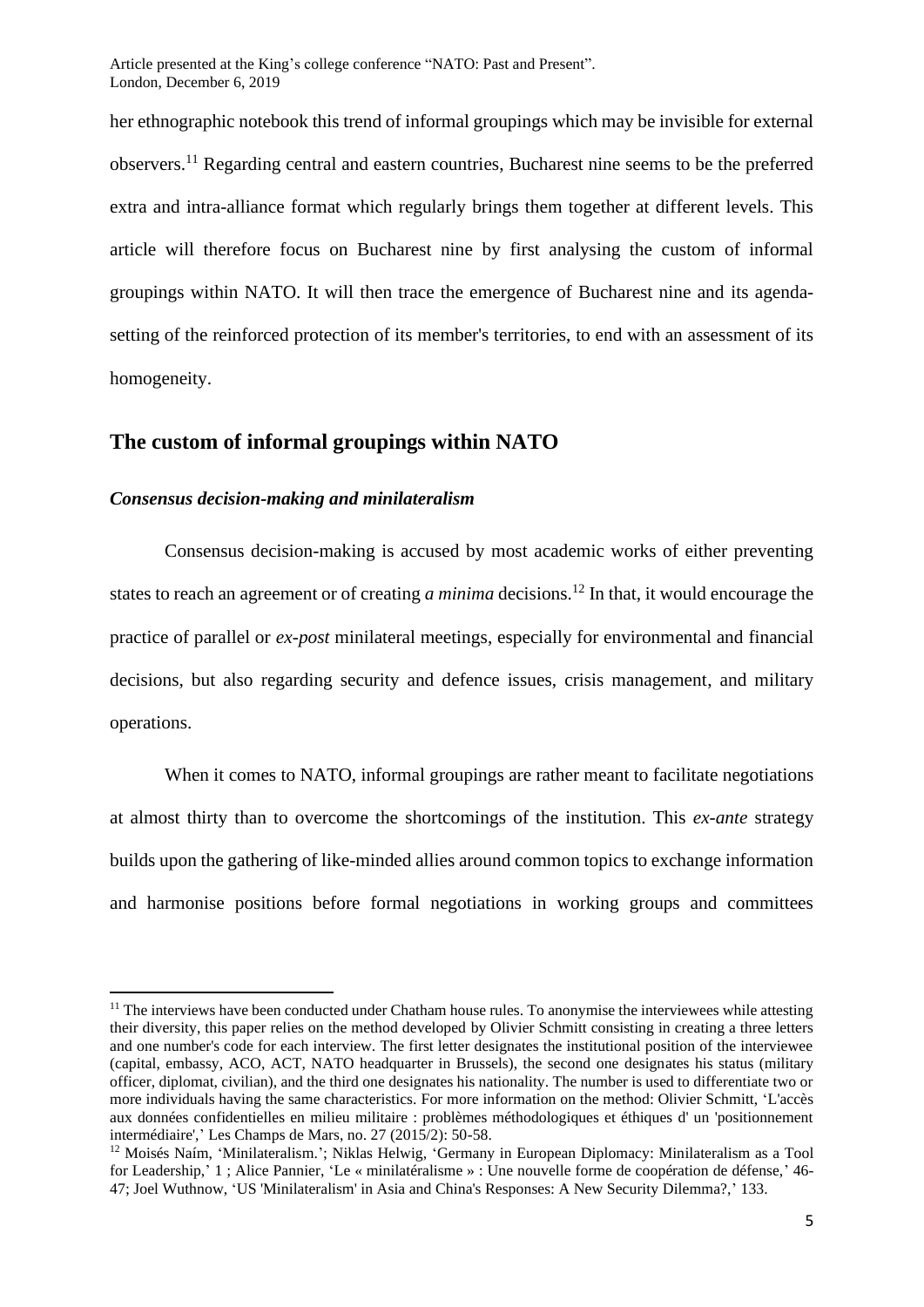meetings.<sup>13</sup> It is considered by both the allies and the international staff as the best way to 'find common grounds' between countries and as favouring efficiency in decision-making by avoiding disputes as much as possible during formal negotiations.<sup>14</sup> Moreover, it is fostered by the specificities of NATO facilities. As a military alliance, it welcomes national diplomatic and military delegations within its headquarter for security reasons. Thus, regular informal contacts are favoured by the co-location of all actors:

> The great advantage of NATO, it is a specificity compared to other multilateral organisations we are part of, is that everything is in the same place: both the headquarter and the delegations. You can accomplish many things just by going to see each other.<sup>15</sup>

Informal groupings within NATO share many similarities with those described by the academic literature while keeping specificities. It is therefore possible to establish a typology of the characteristics of these groups.

Moisés Naím, a Venezuelan columnist, considers that minilateral meetings should bring a 'magic number' of countries around the table to produce positive outcomes, that is approximately twenty.<sup>16</sup> In the case of NATO, this number must be lowered given the already exclusive character of the Alliance. These much smaller formats generally bring between three and nine countries together, according to the author's observations within NATO headquarter.<sup>17</sup> Bilateral meetings are therefore not considered in this article as being part of minilateral initiatives because of their own particularities and dynamics.<sup>18</sup>

<sup>&</sup>lt;sup>13</sup> Interviews with 2019-UZP, 2018-AQX.

<sup>&</sup>lt;sup>14</sup> Interviews with 2019-UDE, 2019-UZS.

<sup>&</sup>lt;sup>15</sup> Interview with 2019-AZX.

<sup>16</sup> Moisés Naím, 'Minilateralism.' 135.

<sup>&</sup>lt;sup>17</sup> These observations have been recorded in the author's ethnographic notebook.

<sup>18</sup> Contratry to the conclusions of Dr. Alice Pannier, 'Le « minilatéralisme » : Une nouvelle forme de coopération de défense,' 38.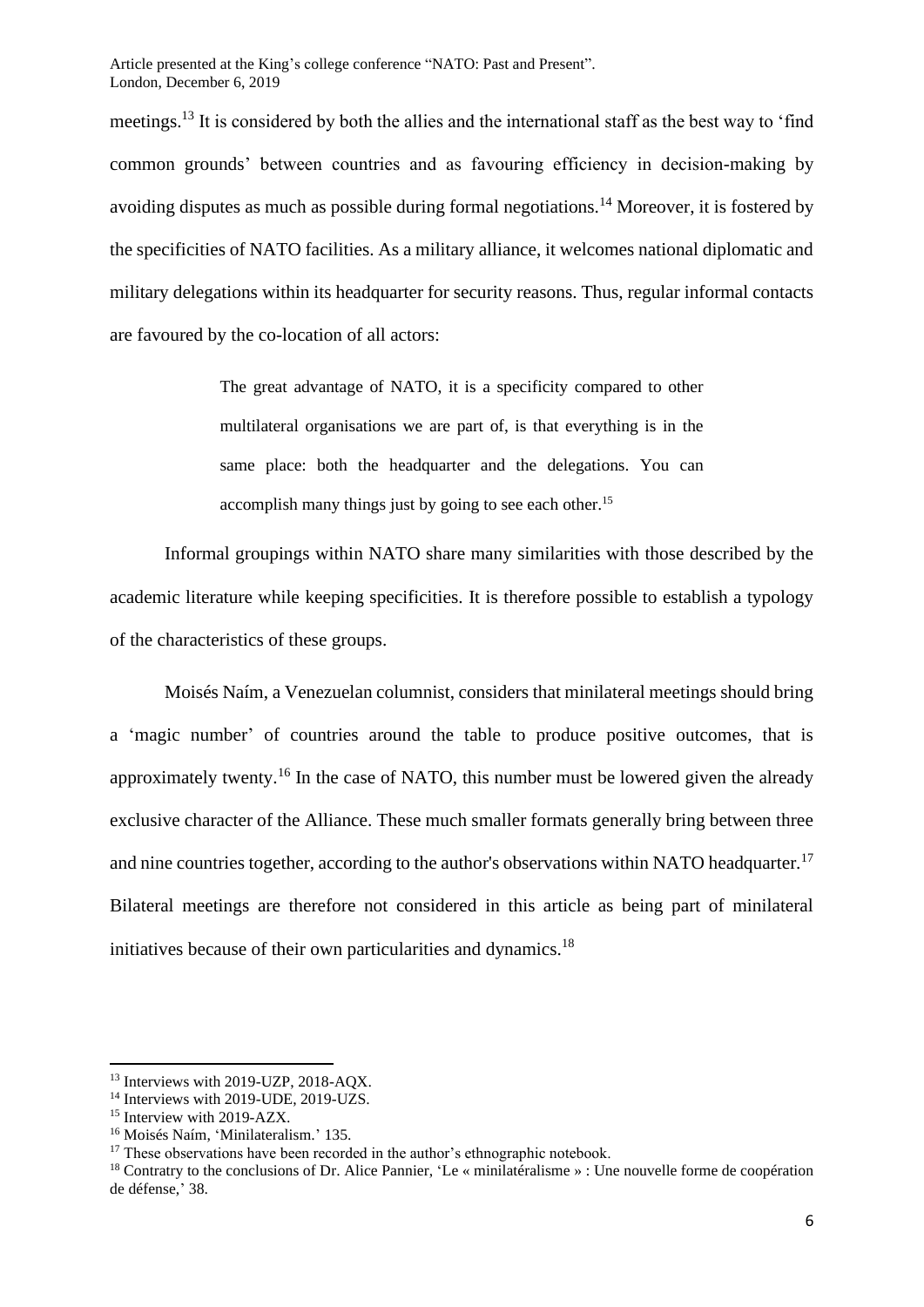According to the academic literature, informal groupings also gather geographically and strategically close states, which share the same values and interests.<sup>19</sup> This phenomenon is observable within NATO where eastern allies have formed groups like 'Visegrad four' or 'Bucharest nine,' while southern allies sometimes gather to discuss terrorism and immigration issues. However, NATO members also participate in informal groupings according to the topic, as exemplified by the '*francophonie* group' created by a French initiative and heterogenous in its composition.<sup>20</sup> This observation is particularly true for operations, which have engendered several informal groupings within the Alliance since its first military intervention.

Likewise, minilateral initiatives are marked by informality because of the absence of a treaty defining their jurisdiction and the lack of a permanent location or bureaucracy attached to them. Consequently, the flexibility offered by informal formats allows for direct discussion on various subjects between governmental officials.<sup>21</sup> NATO allies either meet within their delegations or in capitals to discuss informally. In both cases, it generally tends to happen discreetly behind closed doors unless a statement is publicly issued at the end of the meeting.<sup>22</sup> With regards to their agenda, if most regional groupings talks revolve around common geopolitical issues, the topics addressed during minilateral meetings may also vary depending on NATO current activities and the international context.

These activities tend to engender *ad hoc* formats or 'circumstantial alliances,<sup>23</sup> which disappear once a decision is made. This statement is also true within NATO. However, several informal groupings initially formed to address a specific topic have survived it like the Quint,

 $^{22}$  Interview with 2018-AOX. This observation has also been recorded in the author's ethnographic notebook.

<sup>19</sup> Ibid., 41.

<sup>20</sup> See Belgium Ambassador Pascal Heyman's tweet : Pascal Heyman (@PascalHeyman), 'merci à ma collègue Hélène Duchêne d'avoir organisé un déjeuner consacré à la promotion de la langue française au sein de l'Alliance,' Twitter, June 14, 2019, 5 :36 pm.

<sup>&</sup>lt;sup>21</sup> Alice Pannier, 'Le « minilatéralisme » : Une nouvelle forme de coopération de défense,' 43; Orfeo Fioretos, 'Minilateralism and informality in international monetary cooperation,' *Review of International Political Economy*, vol. 26, (2019): 1137.

<sup>23</sup> interview with 2018-ADX2.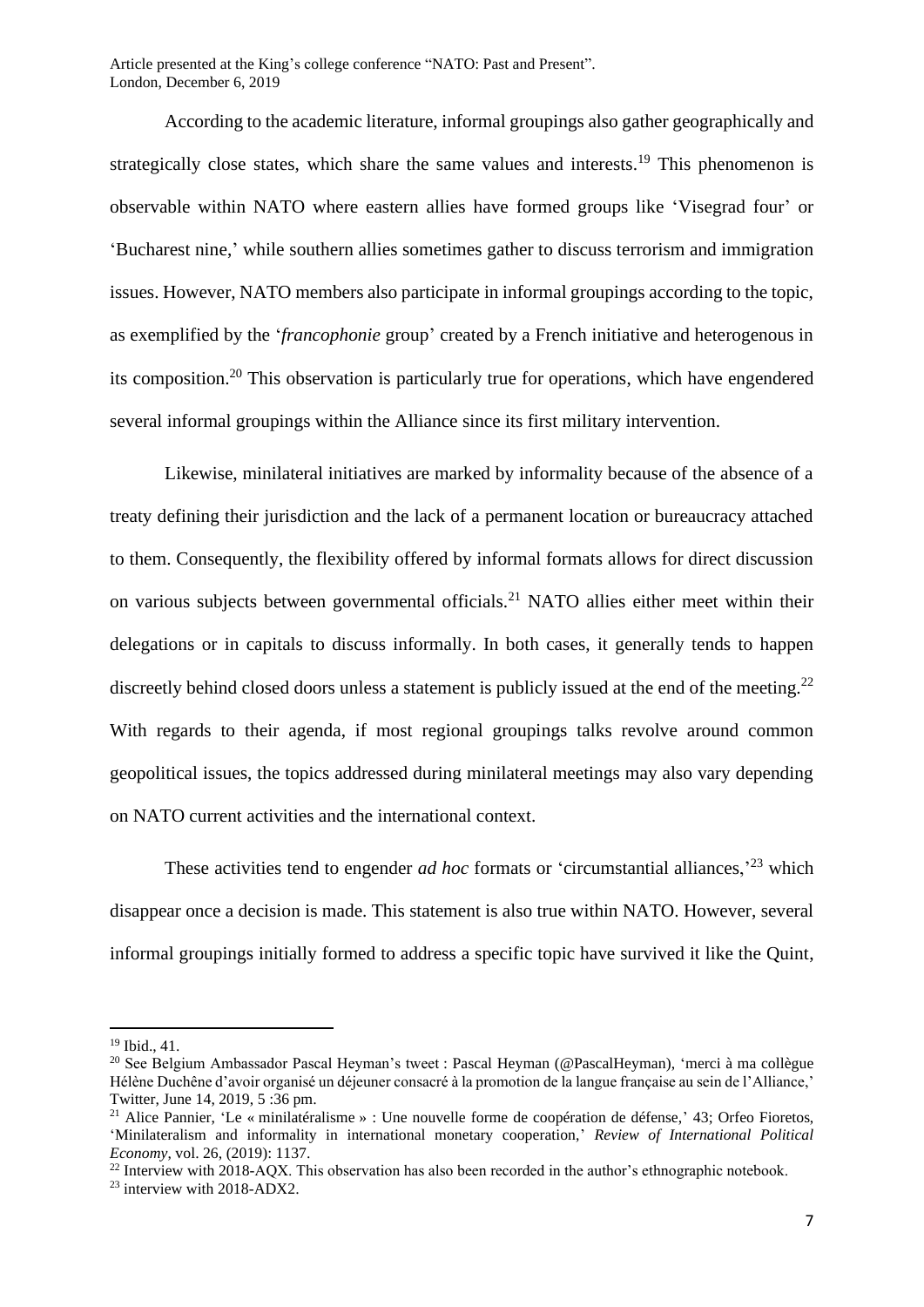which was created during the Bosnian war but now gathers regularly at the military representatives level with a broader agenda.<sup>24</sup>

The creation or survival of these informal groupings also depend on good interpersonal relationships, though it is rarely a decisive factor. According to Orfeo Fioretos, associate professor at Temple University, it '[greases] the wheels of international cooperation.<sup>25</sup> During the Iraq war, France, the United States, Germany, and the United Kingdom ceased to gather informally for a year because of the US-French diplomatic dispute. It was also partly explained at that time by the animosity between the American and the French ambassadors.<sup>26</sup> However, lack of trust or liking between the actors do not prevent them from gathering in informal formats, as observed by the author during her fieldwork. Therefore, it is only an intervening variable, especially when the actors are part of a heavy bureaucracy constraining their room for manoeuvre.<sup>27</sup>

Finally, minilateralism is marked by exclusivity.<sup>28</sup> The actors openly assume this club diplomacy: 'There is a moment when you are too many, and it does not work anymore. You need to keep some form of trust.<sup>29</sup> Nevertheless, these informal groupings are not fixed and can occasionally welcome external participants. By way of example, Turkey gains access to several groupings thanks to its rigid stance on several issues making it a key player in negotiations: 'You have to invite people who disagree to know how to find a solution, […] to sense out what is feasible.<sup>'30</sup>

<sup>&</sup>lt;sup>24</sup> This observation has been recorded in the author's ethnographic notebook.

<sup>&</sup>lt;sup>25</sup> Orfeo Fioretos, 'Minilateralism and informality in international monetary cooperation,' 1141.

<sup>26</sup> Interview with 2018-AZX3.

 $27$  This observation has been recorded in the author's ethnographic notebook.

<sup>28</sup> Robyn Eckersley, 'Moving Forward in the Climate Negotiations: Multilateralism or Minilateralism?,' 21; Moisés Naím, 'Minilateralism.' 135.

<sup>29</sup> Interview with 2019-UZX.

<sup>30</sup> Interview with 2019-UZH.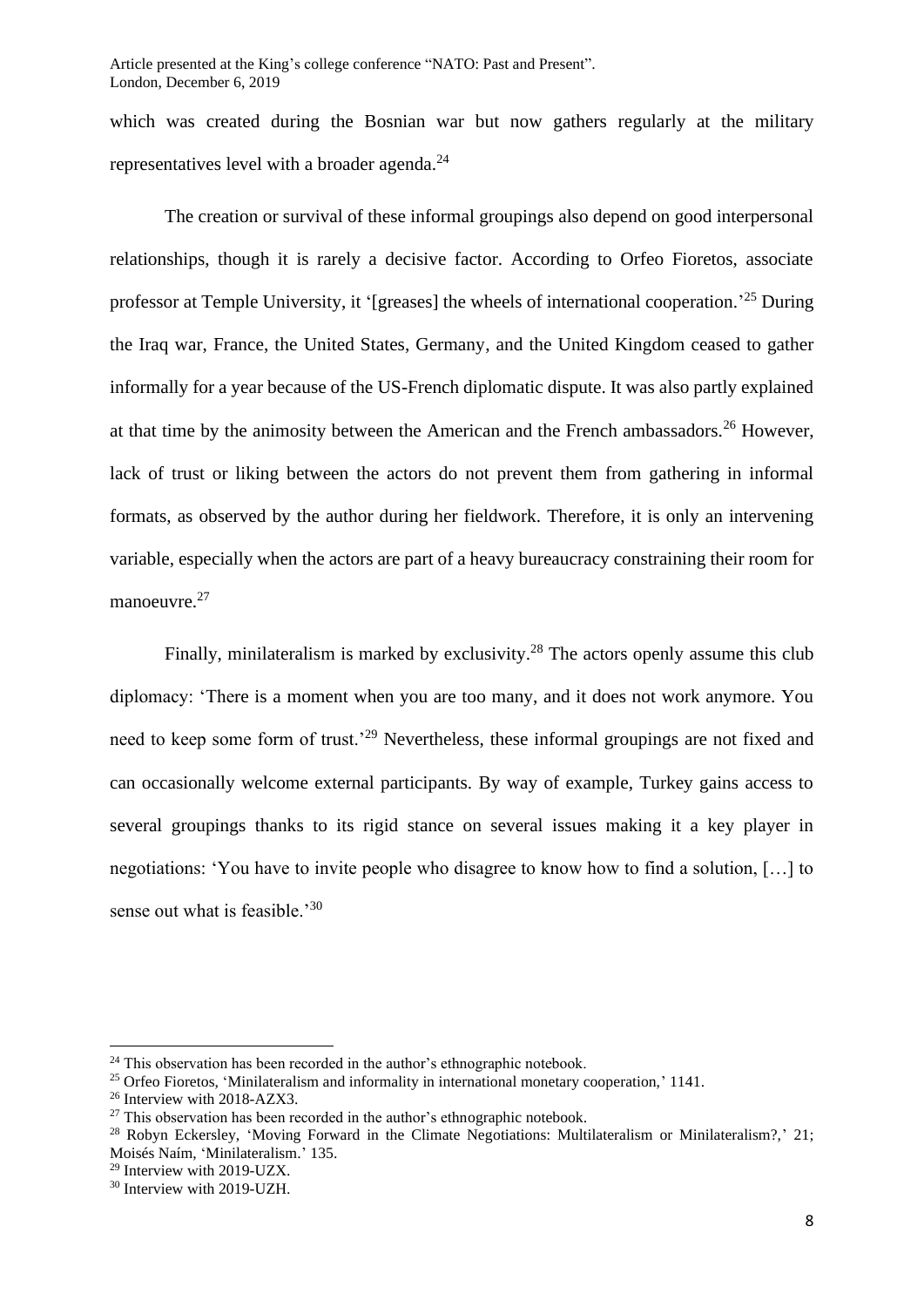#### *A practice dating back to the origins of the Alliance*

As underlined by Jenny Raflik-Grenouilleau, professor of contemporary history at the University of Nantes, France, The United States, and the United Kingdom used to share their views on NATO through diplomatic memoranda during the 1950s. They also gathered several times at the ministers level to determine the evolutions of the organisation and the sending of American troops in Europe.<sup>31</sup> Despite strong divergences on nuclear weapons and the rearmament of Germany, this practice continued and created an informal tripartite governance of NATO pushed by General De Gaulle.<sup>32</sup>

It eventually included the Federal Republic of Germany thus creating the Quad.<sup>33</sup> If the origins of the Quad remain blurry, one interviewee who took part in some of its meetings considers that the quadripartite occupation of Berlin encouraged ministers to gather regularly in New-York in parallel of General Assembly meetings. It then declined at the political counsellors level to ultimately take place within NATO between ambassadors on a weekly basis.<sup>34</sup> Because of its composition and its exclusivity, the Quad is an open secret which can provoke envy or resentment from other allies. Its evocation during interviews elicited two types of reactions: some actors feigned ignorance, while others talked openly either to justify the format or to criticise it. Still, the Quad is considered by most allies as the most influential grouping within NATO since its positions are rarely contradicted during formal meetings because of the privileged status and the prestige of its members: 'When we agree on something, it is very hard for other nations to question us.'<sup>35</sup> If the United States tried to open this format to other allies during the Bush and the Obama presidencies, these attempts rapidly faded in light

<sup>31</sup> Jenny Raflik-Grenouilleau, *La Quatrième République et l'Alliance Atlantique: Influence et dépendance, 1945- 1958* (Rennes, France: Presses Universitaires de Rennes, 2013) 130-131.

<sup>32</sup> Maurice Vaïsse, Clémence Sebag, 'France and NATO: An History,' *Politique étrangère*, vol. 5 (2009): 140- 141.

<sup>33</sup> Interview with 2018-AZX3.

<sup>&</sup>lt;sup>34</sup> Interview with 2018-AZX3.

<sup>35</sup> Interview with 2019-UZM.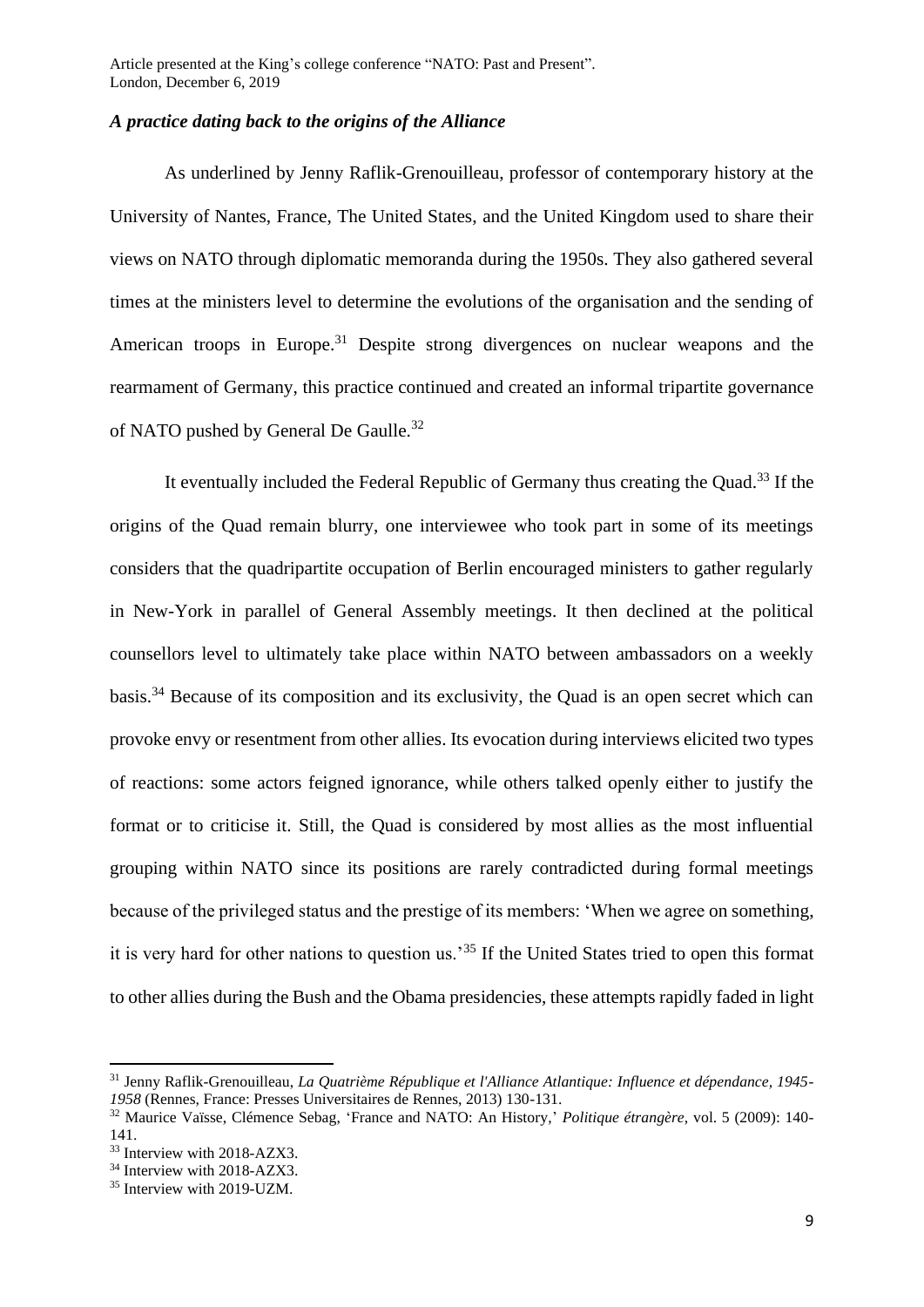of the French reluctance to include new members and considering the practicality of such format. According to an interviewee whose country is not part of the Quad: 'they are the most important shareholders of the organisation. If they can unblock things between them, it is beneficial for everyone.<sup>36</sup> Having understood this dynamic, the international staff has progressively established links with the Quad, as shown by the Secretary General dinner with Quad ambassadors before ministerial meetings.<sup>37</sup> Hence, its activities and perception can be summarised by the following quote from an interview:

> The Quad is a convenient format for ambassadors, directors, or deputy directors. It is not systematic, at least for NATO, at the Heads of State and Ministers' levels. Like all restricted formats, it excludes. Those who are not part of it do not like it, especially when the format takes place in a larger organisation. The main objective of the Quad is to exchange on respective positions so that we have an optimal level of information. As far as possible, it can lead to defusing differences. There may be strong ones on some subjects. Sometimes it works, sometimes it does not work. It can also help to create leverage or mobilisation on topics where the four countries share the same position and want to push it.<sup>38</sup>

If it is emblematic of NATO and its informal functioning, the Quad is not the only format created by allies. During the Balkan war, another informal grouping emerged: The Quint. Bringing together the main contributors to Operation Allied Forces, it continues to exist at the diplomatic level to discuss Balkan issues and at the military level to address a broader range of topics.<sup>39</sup> Likewise, the Afghan war spawned its minilateral format, the framework

<sup>&</sup>lt;sup>36</sup> Interview with 2019-UZB. The Quad was cited as the most influential informal grouping in most interviews: 2019-UZG, 2019-UZE, 2019-UQJ, 2019-UZJ, 2019-UZV, 2019-UZH, 2019-UZY, 2019-UDS, 2019-UQW, 2019-UZB, 2019-UZM, 2019-UZR, 2019-UZX, 2018-AQX4.

<sup>37</sup> Interviews with 2019-UZX, 2019-UDE, 2019-KZX.

<sup>38</sup> Interview with 2018-AZX2.

<sup>39</sup> Interview with 2018-AZX2, 2019-UZX, 2019-UQJ, 2019-UQJ2, 2019-UZO.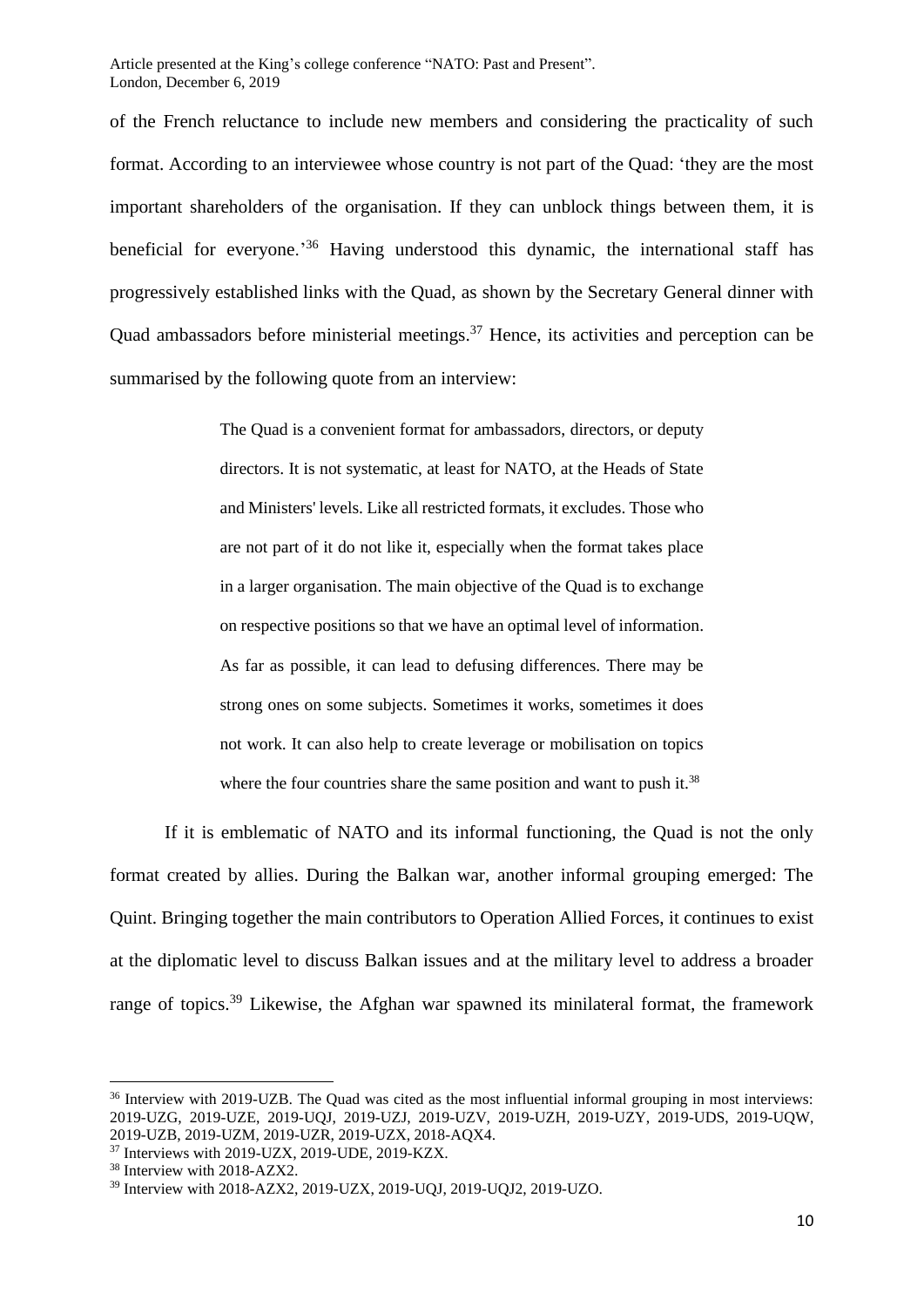nations group, which is becoming increasingly exclusive as allies withdraw their troops from the country.<sup>40</sup> This trend of informal groupings for NATO operations or military activities continues nowadays, as shown by the strikers group created during Operation Unified Protector in  $2011^{41}$ 

Allies also tend to participate in minilateral meetings to address thematical and regional issues. The list of circumstantial groupings created to address one specific topic grows and fluctuates as NATO activities evolve. By way of example, two groups generally face each other during the negotiation of Summits Communiqués: the P3 gathering nuclear powers on one side, and the disarmers (Netherlands, Belgium, Norway and Germany) on the other side.<sup>42</sup> Regarding the 2010 reform of the civilian and military structures, a reformers group composed of Spain, Germany, France, Canada, Denmark and the United Kingdom advocated itself for a rationalisation of the organisation.<sup>43</sup>

Finally, geographical proximity drive countries sharing same threat perceptions to gather informally: 'On Mediterranean issues, France regularly talk to Spain, Italy and Portugal.<sup>44</sup> Indeed, these countries have created a group called the Southern Quartet, which regularly gathers at the ministers level to tackle terrorist and illegal immigration issues.<sup>45</sup> In the following part, this article will discuss the formation of another paradigmatic regional group, Bucharest nine.

<sup>&</sup>lt;sup>40</sup> It gathers Germany, Italy, Turkey, the United States, but also the United Kingdom. France is no longer part of this informal grouping. Interviews with 2019-UZO, 2019-UZM.

<sup>41</sup> Interview with 2019-EZM.

<sup>42</sup> Interviews with 2019-UZB, 2019-AZX, 2018-AZX2.

<sup>43</sup> Interview with 2019-UQJ2.

<sup>44</sup> Interview with 2018-AZX2.

<sup>45</sup> 'Toulon, France: informal meeting of the Ministers of Defence of Italy, France, Spain and Portugal,' *Ministero della difesa,* 12 May 2016, accessed October 4, 2019[, http://www.difesa.it/EN/Primo\\_Piano/Pagine/tou.aspx.](http://www.difesa.it/EN/Primo_Piano/Pagine/tou.aspx)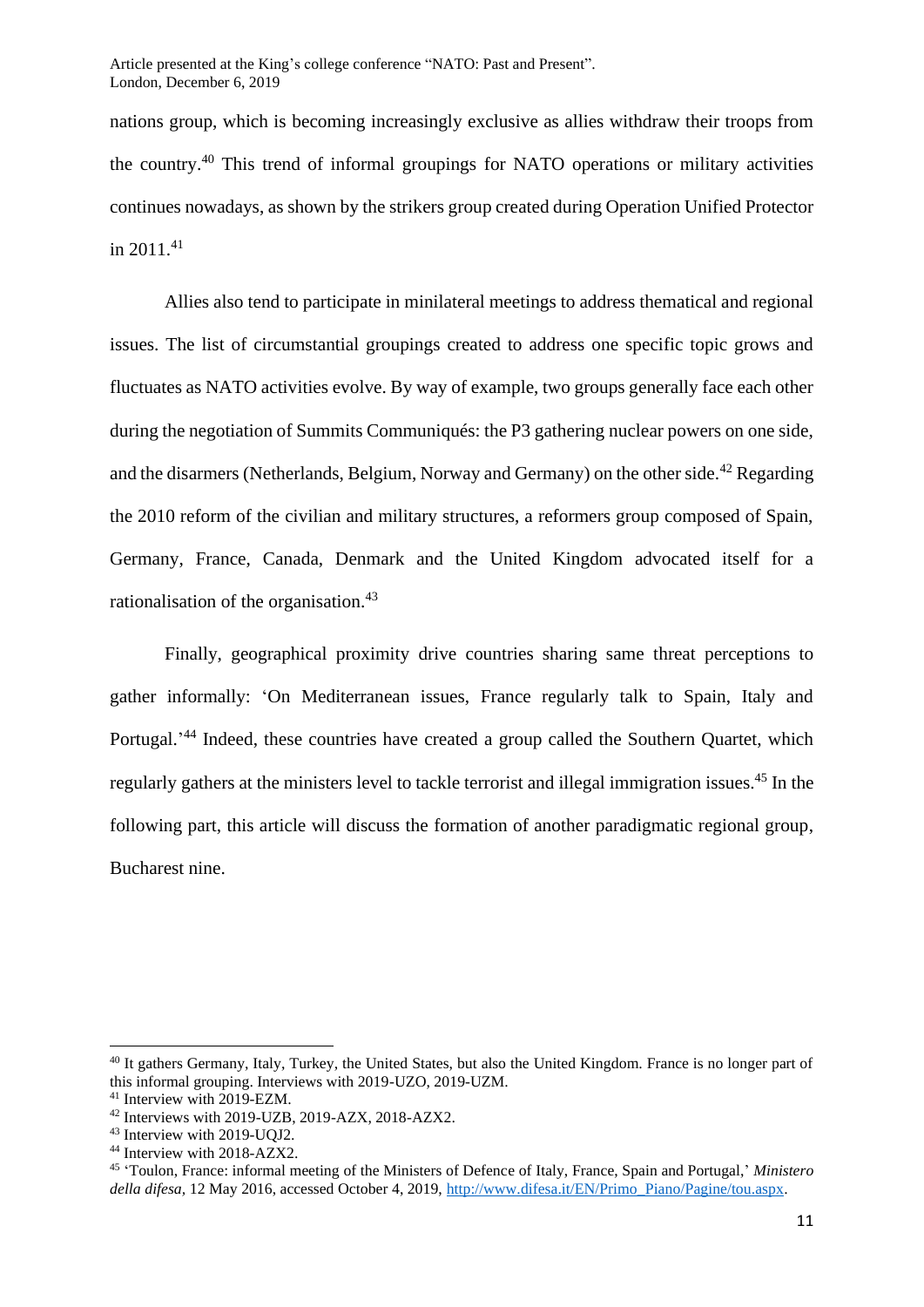### **The emergence of the Bucharest nine format**

#### *A practice dictated by a constrained socialisation to the organisation*

When it comes to influencing the decision-making process, central and eastern European countries lack instruments used by more prominent allies within NATO. One of the main constraints experienced by these allies is undoubtedly their low number of civilian and military personnel, compared to countries like Germany. It is thus usual to observe empty chairs either in working groups or even in committees.<sup>46</sup> This phenomenon is directly linked to human resources insufficiencies in capitals where foreign and defence ministries cannot handle all the files in progress at NATO. Contrary to countries like France, which are active on almost every topic, they must make choices and focus on subjects of vital interest.<sup>47</sup> It is notably reflected in the number of commentaries they produce which is much lower than for France or Turkey, strongly attached to texts content.<sup>48</sup> Thereby, their influence is limited or non-existent on several texts negotiated within the Alliance when the capitals do not consider them as critical topics.

The lack of representativeness of these countries in the civilian and military structures must also be underlined. Yet, according to several eastern and central European interviewees, having positions in the international staff is considered as an essential channel of influence.<sup>49</sup> If these nations recently succeeded in obtaining high visibility posts like the NATO spokesperson, occupied by Oana Lungescu since 2010, or more recently the deputy secretary general with the appointment of Dan Mircea Geoană in July 2019, most assistant secretary

<sup>&</sup>lt;sup>46</sup> This observation has been recorded in the author's ethnographic notebook.

<sup>47</sup> Interview with 2019-UQJ2.

<sup>48</sup> Interviews with 2019-UZX2, 2019-UDS. The number of comments is only recorded by the International Military Staff at the Military Committee level and below since member states must share their comments on a platform before the meetings. No such system exists at the political level. Representatives thus give their comments during the meetings.

<sup>49</sup> Interviews with 2019-UZY, 2019-UZR. It is particularly useful to influence the early redaction of texts before their discussions in committees and working group's meetings.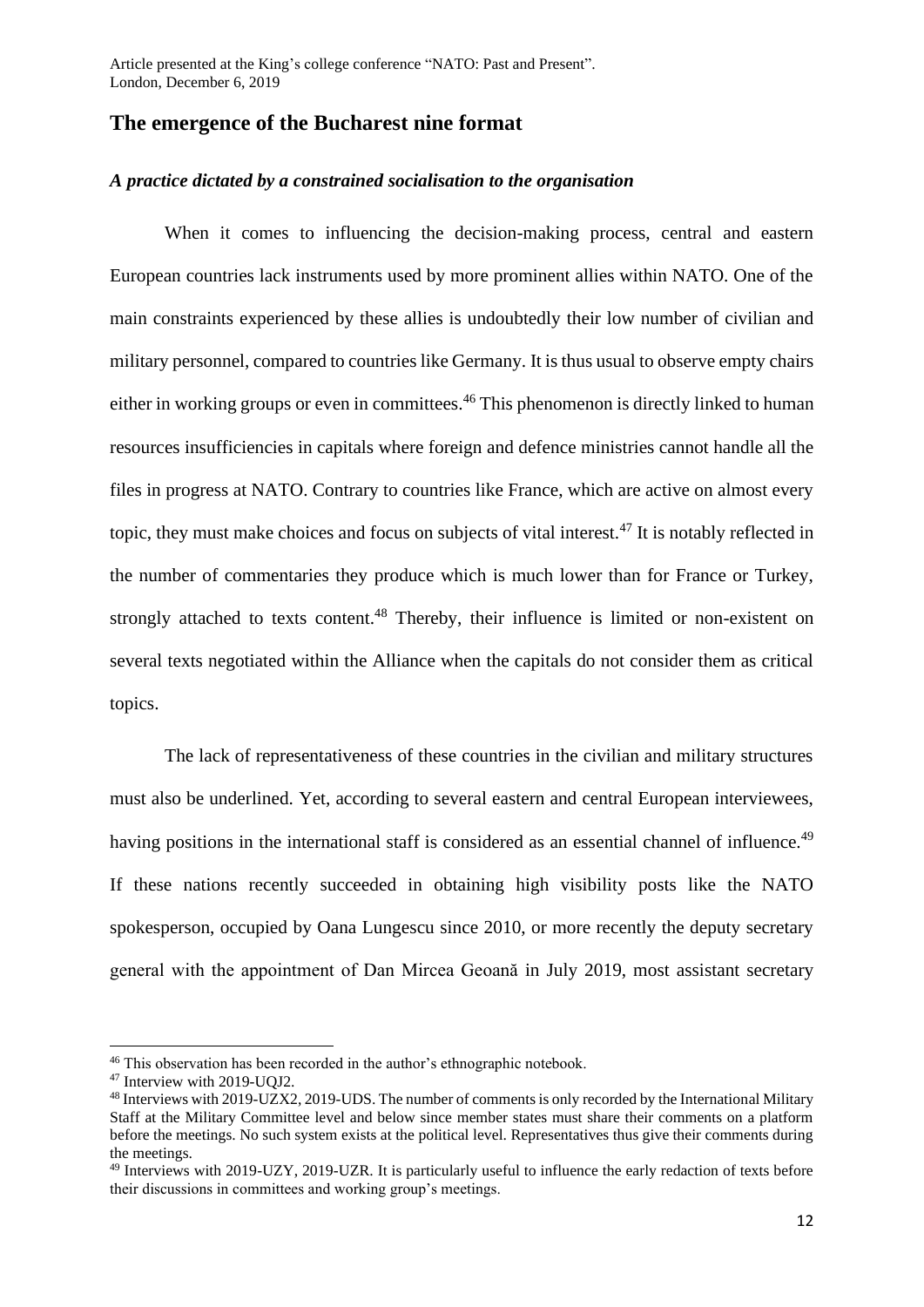general positions are occupied by western allies.<sup>50</sup> This western dominance is also reflected in lower positions within the international staff, less visible but as influential. In terms of military personnel within the command structure, the amount of national positions is determined during 'flag-to-post' conferences attributing a number of stars to every ally mainly based on GDP criteria.<sup>51</sup> Consequently, eastern and central European countries have fewer stars than more prominent allies and have access to less general officers positions in the command structure. It is especially visible in the composition of Supreme Commanders command groups which tend to relegate central and eastern European military officers to peripheral positions.<sup>52</sup> Likewise, this unequal access to military positions is striking within NATO headquarter where the Chair of the Military Committee has been occupied only once by a non-western General between 2015 and 2018.<sup>53</sup> The creation and maintenance of a network of inserted personnel to pass instructions and circulate the information is another driver of influence linked to human resources.<sup>54</sup> Once again, it is rendered difficult for small countries without the same assets as bigger ones like the United Kingdom regularly cited as an example during interviews.<sup>55</sup>

Nuances are obviously to be made between each central and eastern European countries which possess different human and budgetary resource levels, as well as various objectives *visà-vis* NATO. As such, Poland stands out for its investment in the number and quality of the staff it sends to the civilian and military structures.<sup>56</sup> However, considering the general picture,

<sup>&</sup>lt;sup>50</sup> Six posts out of eight are today occupied by Germany, the United Kingdom, France, Italy, and the United States. <sup>51</sup> Interview with 2018-AQX5. Each star commits the country to furnish a defined number of military officers to the structure.

<sup>52</sup> 'Who we are,' *Allied Command Transformation*, accessed 3 December 2019, [https://www.act.nato.int/who-we](https://www.act.nato.int/who-we-are)[are](https://www.act.nato.int/who-we-are) ; 'Command Group,' *Supreme Headquarters Allied Powers Europe*, accessed 3 December 2019, [https://shape.nato.int/about/leadership-staff/command-group.](https://shape.nato.int/about/leadership-staff/command-group)

<sup>&</sup>lt;sup>53</sup> "General Petr Pavel ends his tenure as Chairman of the NATO Military Committee," North Atlantic Treaty Organization, 29 June 2018, accessed 3 December 2019, [https://www.nato.int/cps/en/natohq/news\\_156414.htm?selectedLocale=en.](https://www.nato.int/cps/en/natohq/news_156414.htm?selectedLocale=en)

<sup>&</sup>lt;sup>54</sup> Interview with 2019-UDS.

<sup>55</sup> Interviews with 2018-AQX3, 2019-AQX2, 2019-UDE, 2019-TQX.

<sup>56</sup> Interview with 2019-UZH.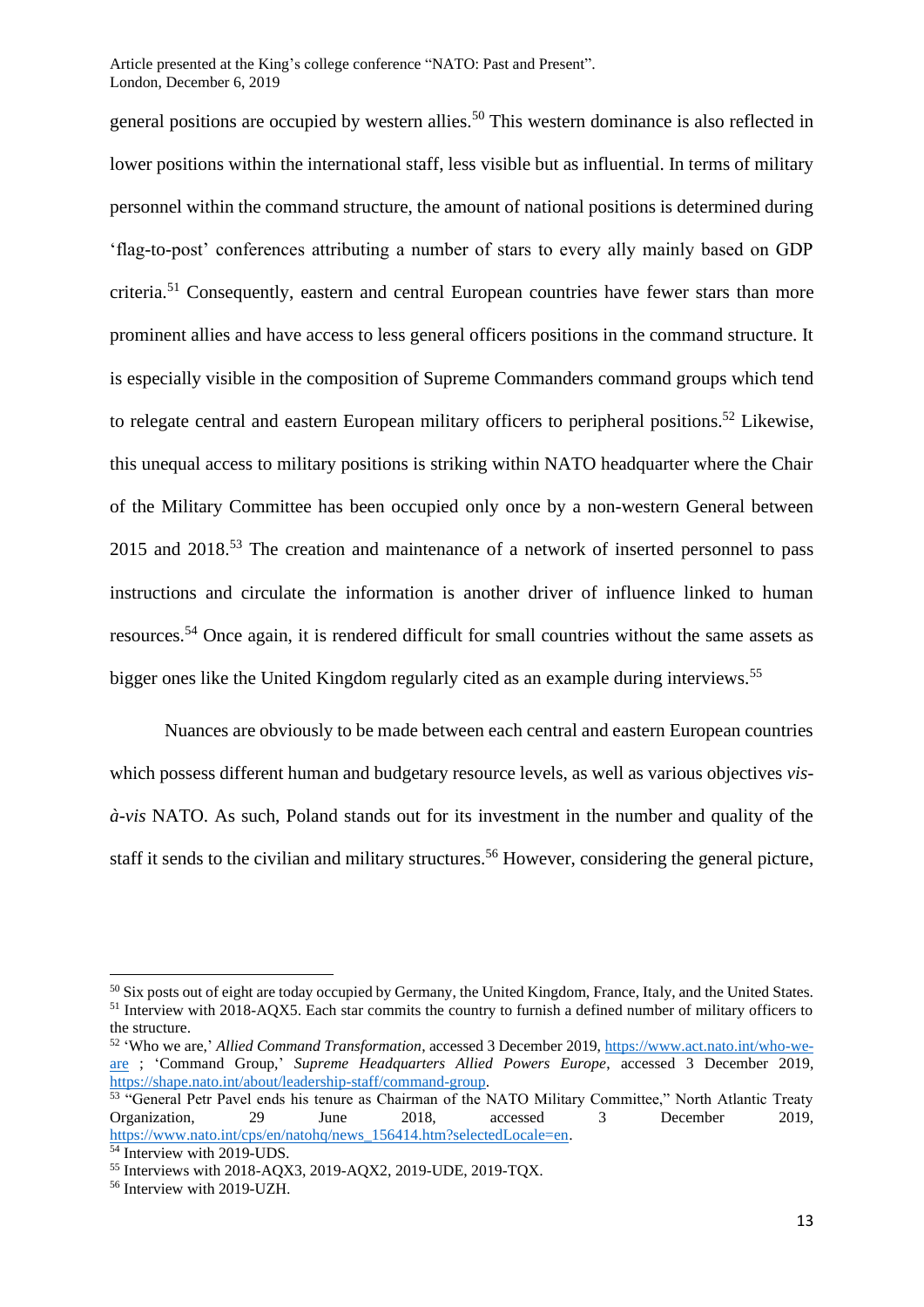and in comparison with the 'big' allies, Bucharest nine countries remain structurally underrepresented within the Alliance.

A further observation made by the author within NATO is the invisible divide between allies not hesitating to break the silence procedure if they disagree with a decision, and the other allies reluctant to do so. Eastern and central European countries fall in the second category since the break of silence comes with a political cost that only a few allies are willing to endure.<sup>57</sup> This tool of last resort thus seems to be reserved for a small elite, which uses it if necessary to impose its views on a text: 'France, Turkey and the United States are the three countries that will usually break the silence.<sup>58</sup>

Considering these limitations, eastern and central European countries have turned to other channels of influence and have notably embraced the minilateral trend described above. If they participate in several informal groupings such as Visegrad Four, Nordic-Baltic, Baltic-German, or Baltic-Benelux groups, the most visible and currently used minilateral format is Bucharest nine.<sup>59</sup> This latter was created at the presidential level by a Polish-Romanian initiative in 2014 and has then been declined at the ministerial, defence counsellors, and ambassadors levels.<sup>60</sup> It shares many similarities with other informal groupings, but distinguishes itself in many aspects as well. Of particular note is the publicity surrounding Bucharest nine meetings taking place outside the Alliance. Contrary to Quad members who seek to preserve the secrecy of their gatherings, every high-level Bucharest nine meeting is announced and then followed by a public statement.<sup>61</sup> This 'vocal' strategy can be understood as a way to weight on the decision-making process by drawing the international community eye

<sup>57</sup> Interviews with 2019-UDE, 2019-EZM, 2018-ADX, 2019-UZX.

<sup>58</sup> Interview with 2019-UDE. It has also been underlined by 2019-EZM.

<sup>59</sup> Interviews with 2019-UZB, 2019-UZJ, 2019-UZG.

<sup>60</sup> Interviews with 2019-UZV, 2019-UZG, 2019-UZR.

<sup>&</sup>lt;sup>61</sup> As exemplified by: 'Declaration of the Heads of State Bucharest 9 Meeting (Košice, February 28 2019),' *President of Romania*, February 28, 2019, accessed 3 December 2019, [https://www.presidency.ro/en/media/declaration-of-the-heads-of-state-bucharest-9-meeting-kosice-28th-of](https://www.presidency.ro/en/media/declaration-of-the-heads-of-state-bucharest-9-meeting-kosice-28th-of-february-2019)[february-2019.](https://www.presidency.ro/en/media/declaration-of-the-heads-of-state-bucharest-9-meeting-kosice-28th-of-february-2019)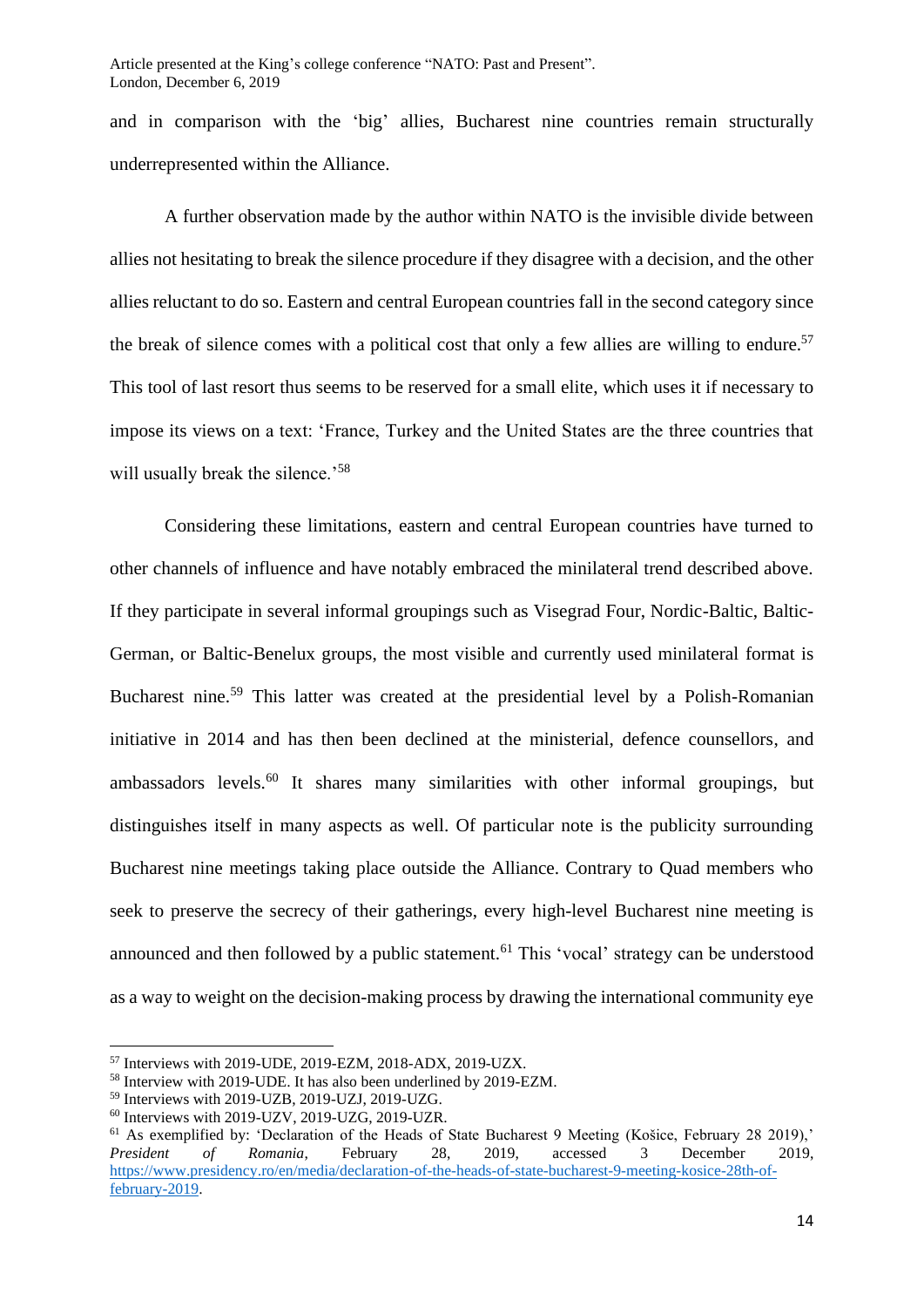on their issues at strategic times, that is before NATO ministerials and summits. For instance, Polish President Andrzej Duda presented the Bucharest nine joint declaration published before the 2018 Brussels summit as a way to 'show [the other allies] what our expectations are, what our needs are, and allow them to think about it and discuss it.'<sup>62</sup>

Another particularity is undoubtedly its size: Bucharest nine is the larger regional grouping within NATO. When considering the respective budgetary and military resources of each country, they are more valuable pooled than separated in terms of bargaining power. Central and eastern countries thus seem to offset their structural disadvantages by their number and visibility. If practical in terms of representativeness both within and outside the Alliance, such large format however comes with downsides that will be studied later.

#### *The Warsaw summit as the culmination point of Bucharest nine claims*

Bucharest nine was strategically created before the Warsaw summit with the clear objective of monitoring the implementation of the Readiness Action Plan adopted in 2014 and of encouraging reinforced protection of the eastern flank of the Alliance: 'We will actively contribute to shaping the Allied strategic response to the long term security threats and risks we jointly face in the East.<sup>563</sup> In the context of a resurging Russian aggressive behaviour at their doors before the summit, Bucharest nine countries benefited from an Anglo-American momentum for the strengthening of the Alliance embodied by the Obama-Cameron joint statement 'We will not be cowed by barbaric killers.'<sup>64</sup> Their claims also arose against the

<sup>62</sup> 'Cooperation of eastern flank countries benefits the whole of NATO,' *The First News*, 8 June 2018, accessed 3 December 2019, [https://www.thefirstnews.com/article/cooperation-of-eastern-flank-countries-benefits-the](https://www.thefirstnews.com/article/cooperation-of-eastern-flank-countries-benefits-the-whole-of-nato---president)[whole-of-nato---president.](https://www.thefirstnews.com/article/cooperation-of-eastern-flank-countries-benefits-the-whole-of-nato---president)

<sup>63</sup> 'Nine Heads of State Call on Alliance to "Strengthen the Eastern Flank of NATO,"' *Atlantic Council*, 4 November 2015, accessed 3 December 2019, [https://www.atlanticcouncil.org/blogs/natosource/nine-heads-of](https://www.atlanticcouncil.org/blogs/natosource/nine-heads-of-state-call-on-alliance-to-strengthen-the-eastern-flank-of-nato/)[state-call-on-alliance-to-strengthen-the-eastern-flank-of-nato/.](https://www.atlanticcouncil.org/blogs/natosource/nine-heads-of-state-call-on-alliance-to-strengthen-the-eastern-flank-of-nato/)

<sup>&</sup>lt;sup>64</sup> Barack Obama, David Cameron, 'We will not be cowed by barbaric killers,' the New-York Times, 4 September 2014, accessed October 2, 2019, [https://www.thetimes.co.uk/article/we-will-not-be-cowed-by-barbaric-killers](https://www.thetimes.co.uk/article/we-will-not-be-cowed-by-barbaric-killers-dhkhvgsfsxd)[dhkhvgsfsxd.](https://www.thetimes.co.uk/article/we-will-not-be-cowed-by-barbaric-killers-dhkhvgsfsxd)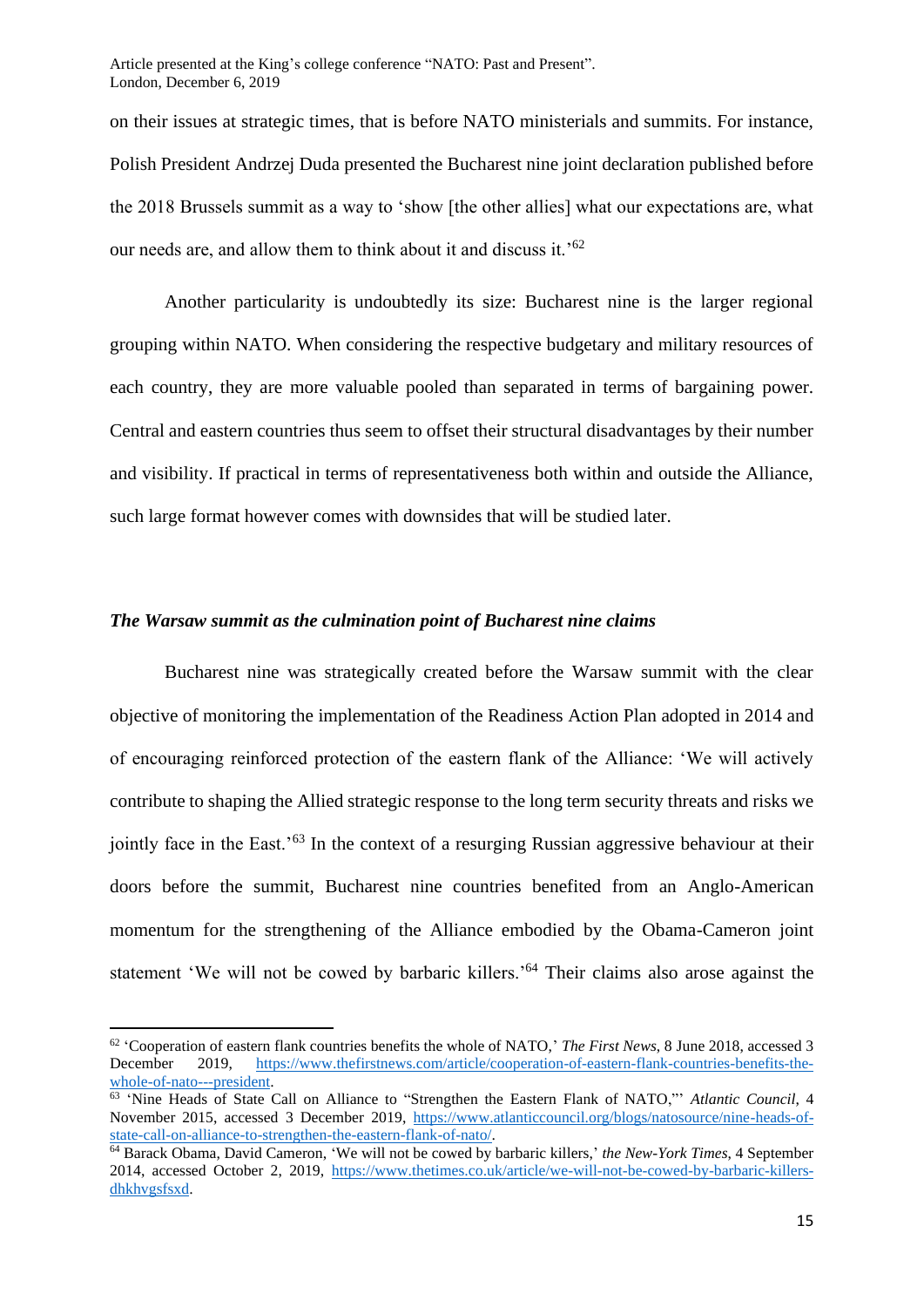backdrop of a hardened US stance towards Russia after the bitter failure of the reset policy.<sup>65</sup> They thus enjoyed the support from two of the four countries considered as *prima inter pares* within NATO while showing a strong and convincing united front to the international community.

In light of these observations, it is not surprising that Russia and collective defence were the main issues put on the agenda of the summit and reflected in its Communiqué. The declaration first recognised an 'arc of insecurity' ranging from conventional to hybrid threats against both the southern and the eastern flank of the Alliance (paragraph  $5$ ).<sup>66</sup> It also reiterated the '360degree approach' adopted by defence ministers in 2015. Still, measures taken for the south during the summit were mostly symbolic. In that respect, the declaration reflected NATO's will to engage in the south with a lighter footprint through partnerships and training missions (paragraphs 26, 42, 82, 83, 86, 94-96, 106, 128, 133).

As regards NATO's response to Russian aggressive behaviour, the announcements were stronger and more tangible to highlight the ongoing reinforcement of its collective defence capabilities (paragraph 4). The language of the Communiqué was however measured, and reaffirmed NATO's will to maintain the channels of communication open through NATO-Russia Council:

> We remain open to a periodic, focused, and meaningful dialogue with a Russia willing to engage on the basis of reciprocity in the NRC, with a view to avoiding misunderstanding, miscalculation, and unintended escalation, and to increase transparency and predictability. We also have military lines of communication. We have agreed to continue to

<sup>65</sup> Mahir Khalifazadeh, "The Obama administration's Russia "reset" policy and the southern Caucasus," *Central Asia & the Caucasus*, vol. 15 (2014): 84, 86-88. See also: Mikhail Zygar, "The Russian reset that never was," *Foreign Policy*, 9 December 2016, accessed October 6, 2019, [https://foreignpolicy.com/2016/12/09/the-russian](https://foreignpolicy.com/2016/12/09/the-russian-reset-that-never-was-putin-obama-medvedev-libya-mikhail-zygar-all-the-kremlin-men/)[reset-that-never-was-putin-obama-medvedev-libya-mikhail-zygar-all-the-kremlin-men/.](https://foreignpolicy.com/2016/12/09/the-russian-reset-that-never-was-putin-obama-medvedev-libya-mikhail-zygar-all-the-kremlin-men/)

<sup>66</sup> "Warsaw Summit Communiqué," *North Atlantic Treaty Organization*, 9 July 2016, accessed October 10, 2019 [https://www.nato.int/cps/en/natohq/official\\_texts\\_133169.htm.](https://www.nato.int/cps/en/natohq/official_texts_133169.htm)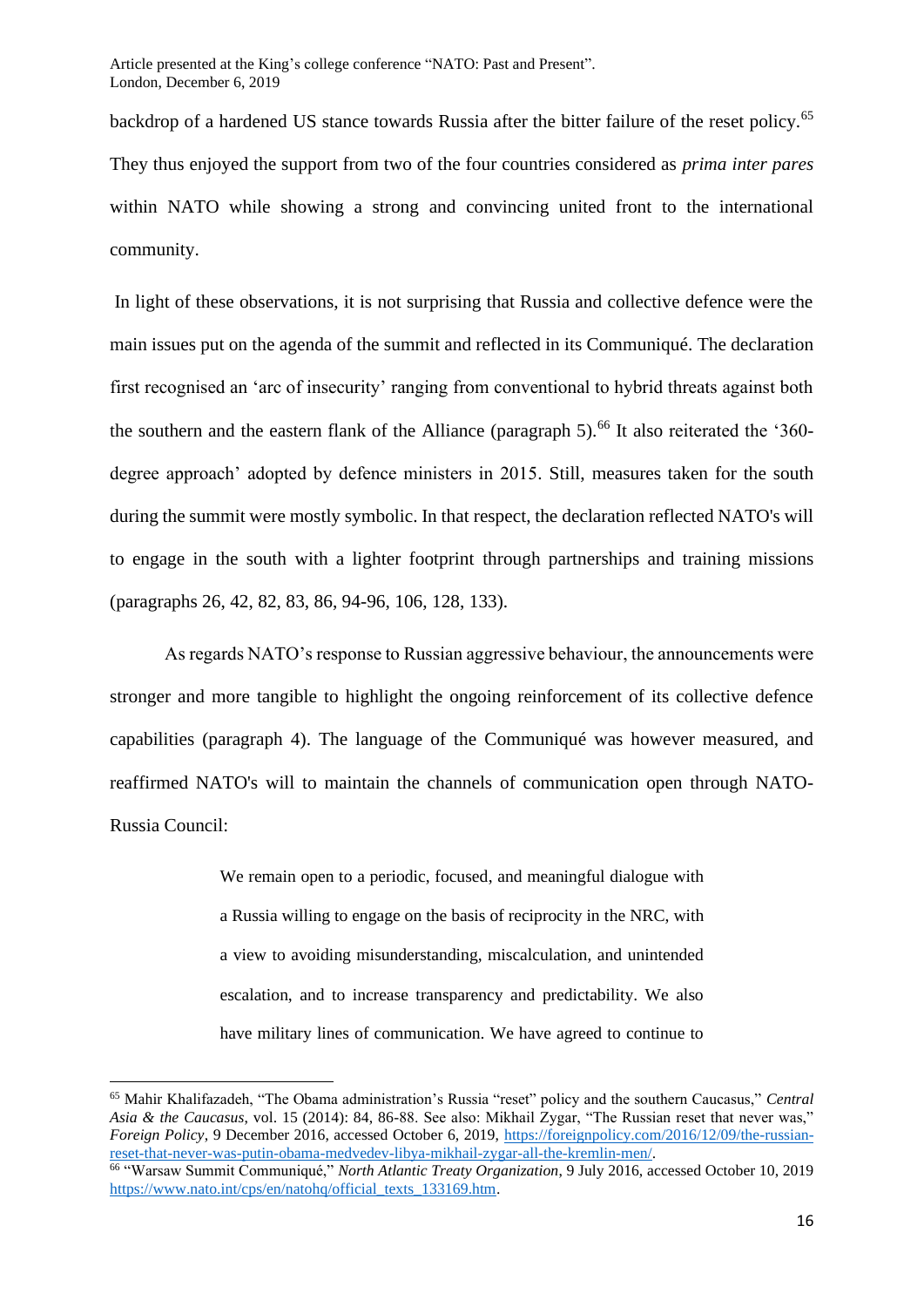use all these channels to address the critical issues we face and call on

Russia to make good use of all lines of communication (paragraph 12).

It can be explained by a coordinated French, Belgian, Spanish, and German call to soften the language on Russia during the negotiations. These countries gathered several times informally before the summit to ensure that the double-track approach and the 1997 Founding Act would be included in the Communiqué.<sup>67</sup> Ultimately, the heads of state and government announced two emblematic measures for the east with carefully selected words. The first one was the functional assessment of the command structure to evaluate its adequacy *vis-à-vis* the current security environment (paragraph 46). The second one was the launching of two military activities eastward presented as being part of the Readiness Action Plan package (from paragraph 35 to 42):

> We have decided to establish an enhanced forward presence in Estonia, Latvia, Lithuania, and Poland to unambiguously demonstrate, as part of our overall posture, Allies' solidarity, determination, and ability to act by triggering an immediate Allied response to any aggression. […] We will also develop tailored forward presence in the southeast part of the Alliance territory [to] contribute to the Alliance's strengthened deterrence and defence posture (paragraphs 40-41).

With these two decisions, eastern countries definitively succeeded in shedding light on their issues and orienting the decisions in their favour during the summit. During a subsequent Bucharest nine meeting, the Romanian President Klaus Iohannis even asserted that thanks to the Warsaw summit all the allies 'started to clearly perceive the threat from the east,' and the Estonian President Kersti Kaljulaid underlined Bucharest nine's contribution to the Alliance

 $67$  Interview with 2019-UZB. Contrary to their eastern counterparts, southern European countries do not consider Russia as one of the main threats facing the Alliance.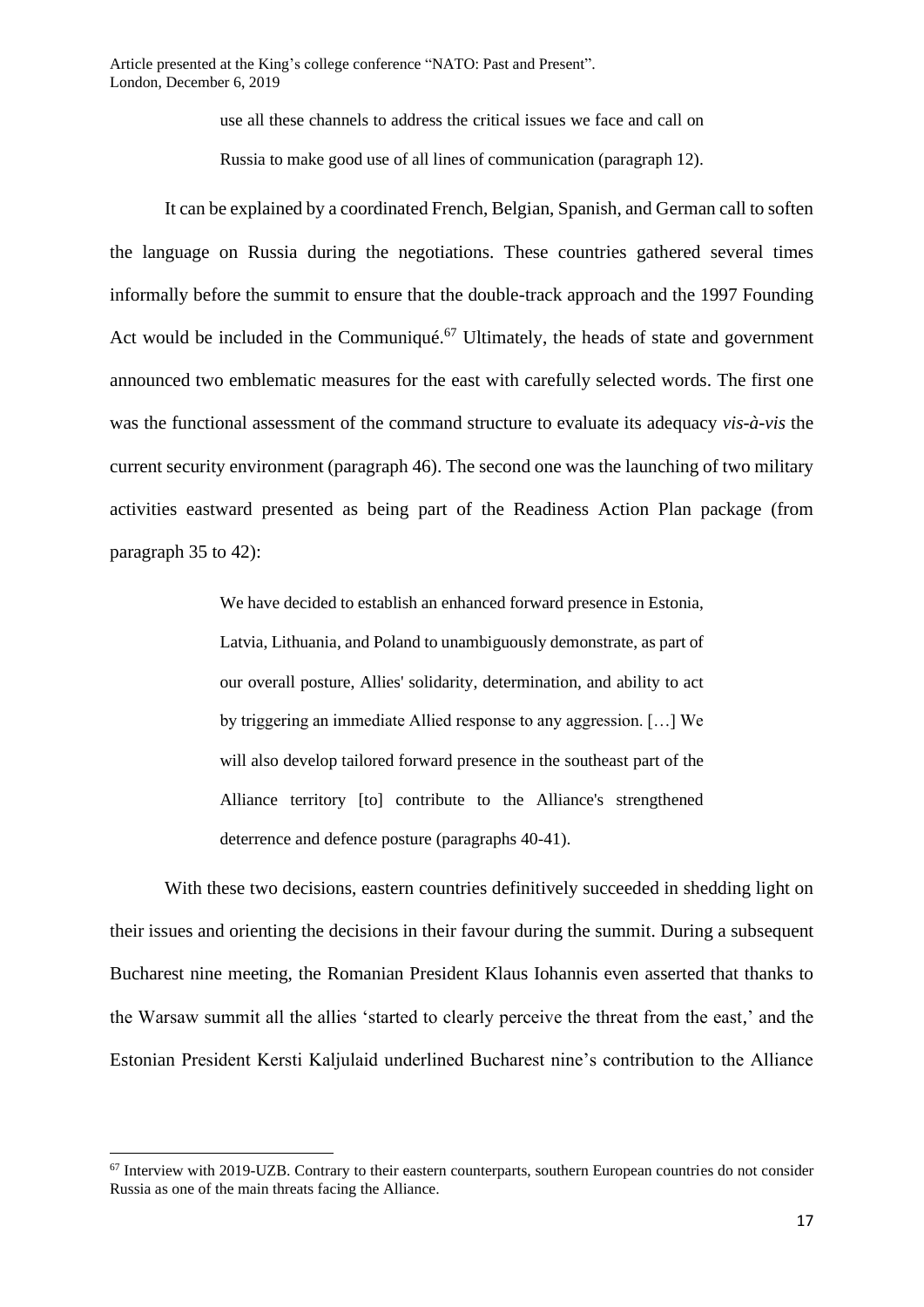awareness of the Russian threat.<sup>68</sup> This success must nonetheless be considered in light with a combination of factors discussed above and encompassing the hardening of the United States stance on Russia and a British will to reinvest NATO after the Brexit referendum.

### **A 'return to basics' monitored by Bucharest nine**

#### *The reinforcement of NATO Command Structure*

Since the end of the Cold War, NATO command structure has undergone several reforms reducing its size in consistence with the reorientation of its activities towards out of area operations in the 1990s and early 2000s. As a matter of fact, that of 2010-2012 was intended to save costs in the context of a major financial crisis affecting the Alliance.<sup>69</sup> After the Warsaw summit and during the functional assessment, it was no longer a question of rationalising the military structure, but rather of bolstering it. As underlined by an eastern European interviewee: 'We reduced the NCS too much in 2010 and history proved us right. This Alliance is all about adaptation and should be fit for purpose.'<sup>70</sup> Most allies were either in favour of the reinforcement of the command structure or didn't openly oppose it, apart from France. The Secretary General eventually had to come and meet the French President in Paris to find a compromise on the increase of about 1,200 military personnel.<sup>71</sup> This staffing rise announcement was accompanied by the creation of a Joint Force Command for the Atlantic in Norfolk to secure Atlantic sea lines of communication, a Joint Support and Enabling Command in Ulm to facilitate the movement of troops across Europe and a Cyber Operation Centre to bolster NATO cyberdefense activities.<sup>72</sup> If they don't equal the Cold War command structure

<sup>68</sup> 'Cooperation of eastern flank countries benefits the whole of NATO,' *The First News*.

<sup>69</sup> Interview with 2018-ADX.

<sup>70</sup> Interview with 2019-UZR.

<sup>71</sup> Interviews with 2019-GZX, 2019-UZY, 2019-UZS, 2019-UZG, 2019-UZR, 2019-UZH, 2019-UZP, 2019-UZB.

<sup>72</sup> 'New NATO command declared operational,' *North Atlantic Treaty Organization*, 17 September 2019, accessed

<sup>3</sup> October 2019, [https://www.nato.int/cps/en/natohq/news\\_168945.htm.](https://www.nato.int/cps/en/natohq/news_168945.htm) 'JFC Norfolk formally activated by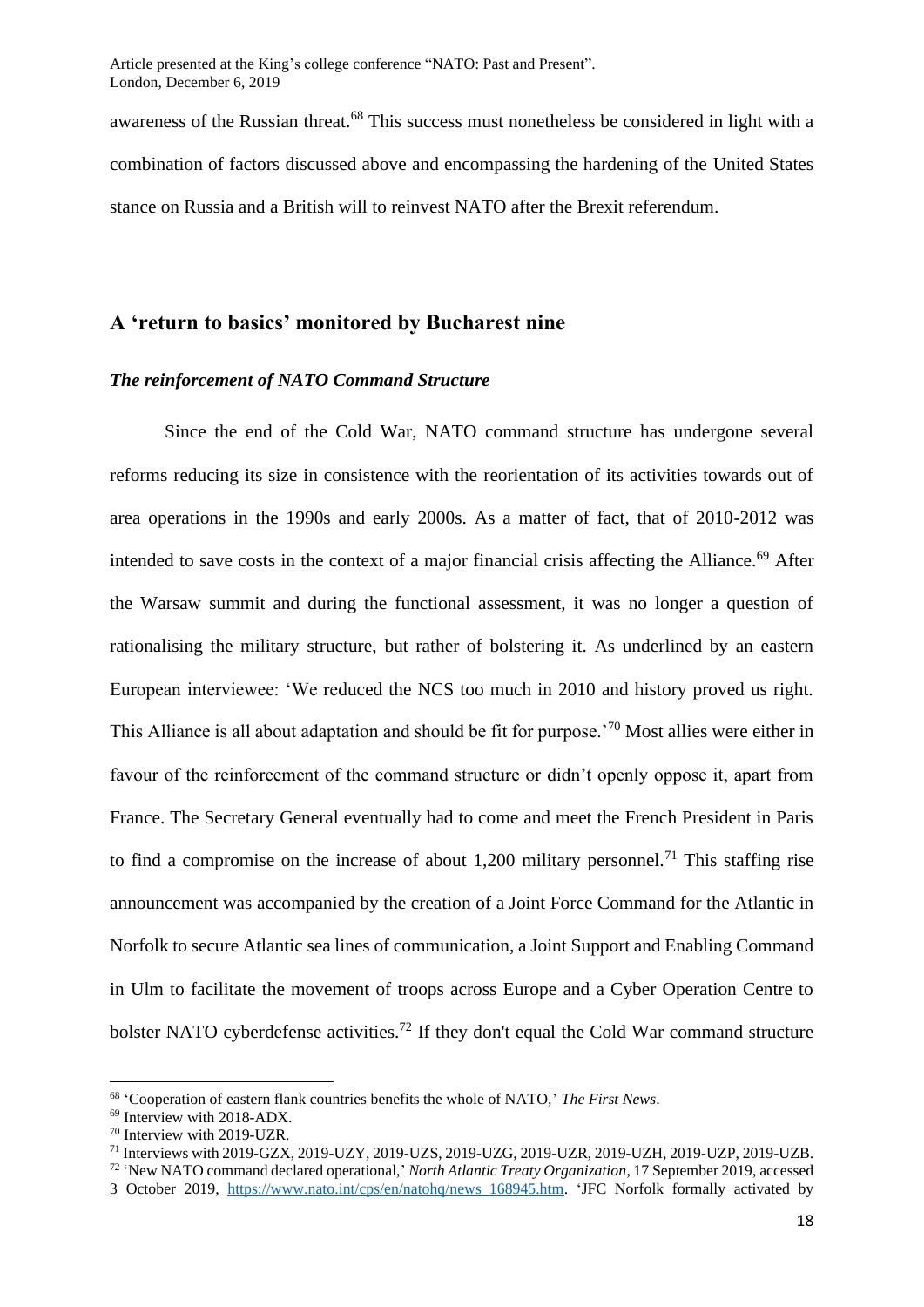size and capabilities, these evolutions undeniably mark a refocus of NATO on its deterrence and defence posture.

Bucharest nine countries warmly encouraged this adaptation in various official statements from 2017 to 2019, while pushing NATO to deepen its efforts. In a joint statement published in October 2017, the foreign affairs ministers declared:

> We need to consolidate and build on the decisions made in Wales and Warsaw, and to ensure coherence across our implementation efforts. We also need to make sure that the next summit provides concrete objectives and solutions for the path ahead in NATO's adaptation to the new security environment. This will require inter alia an adapted NATO Command Structure, which needs to be able to effectively respond to the changed security environment.<sup>73</sup>

This meeting purposely happened before the 2018 Brussels summit, thus confirming Bucharest nine influence strategy adopted at its creation and resting on calculated media coverage of their shared concerns and claims. In that respect, defence ministers met four months before the summit to repeat Bucharest nine requests and clarify its agenda: 'The working sessions of the B9 Defence Ministers Meeting brought to the attention of the delegations topics such as NATO's Command Structure adaptation.<sup>74</sup> The presence of the Assistant Secretary General for Defence Policy and Planning, Heinrich Brauss, during this second meeting is significant in that he was presented during the author's fieldwork as one of the main architects and proponents

NAC,' *SHAPE NATO*, July 30, 2019, accessed 3 October 2019, [https://shape.nato.int/news-archive/2019/jfc](https://shape.nato.int/news-archive/2019/jfc-norfolk-formally-activated-by-nac)[norfolk-formally-activated-by-nac.](https://shape.nato.int/news-archive/2019/jfc-norfolk-formally-activated-by-nac) 'Cyber defence,' *North Atlantic Treaty Organization*, last updated 6 September 2019, accessed 3 October 2019, [https://www.nato.int/cps/en/natohq/topics\\_78170.htm.](https://www.nato.int/cps/en/natohq/topics_78170.htm)

<sup>73</sup> 'Joint Statement by the Ministers of Foreign Affairs of Bucharest 9 Format (B9),' *Romanian Ministry of Foreign Affairs*, 11 October 2017, accessed 3 December 2019, [https://www.mae.ro/en/node/43579.](https://www.mae.ro/en/node/43579)

<sup>74</sup> 'Bucharest 9 Defence Ministers' Meeting,' *Romanian Ministry of National Defence*, 13 March 2018, accessed 3 December 2019, [https://english.mapn.ro/cpresa/4965\\_Bucharest-9-Defence-Ministers%E2%80%99-Meeting.](https://english.mapn.ro/cpresa/4965_Bucharest-9-Defence-Ministers%E2%80%99-Meeting)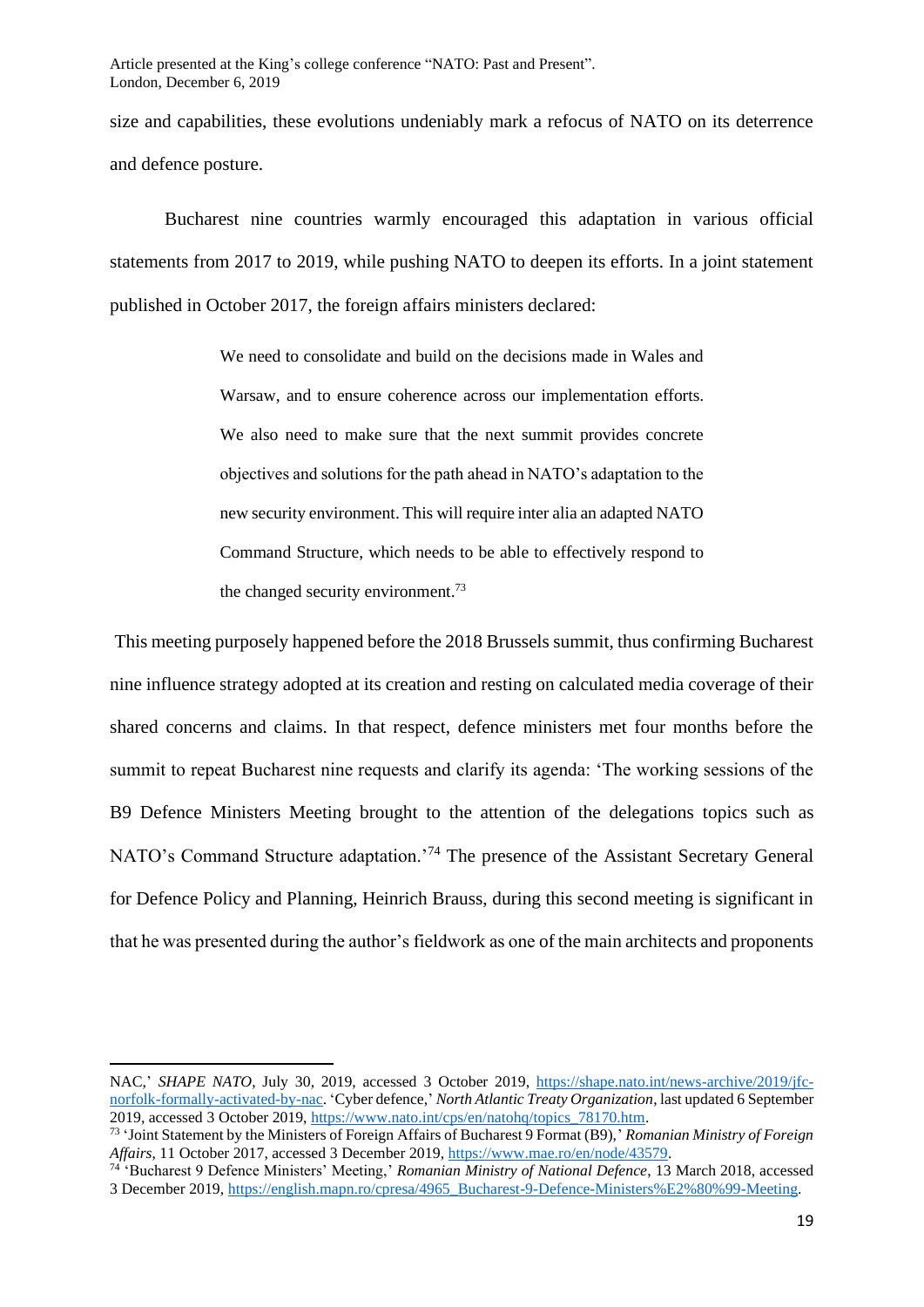of the reform within the International Staff.<sup>75</sup> After the foreign and defence ministers, presidents finally met one month before the summit to insist one last time on the implementation of the Warsaw summit decisions, among which the adaptation of the command structure.<sup>76</sup>

In the resulting Brussels Communiqué, two paragraphs were dedicated to the subject and announced several concrete progresses, including an agreement on an implementation plan following the completion of the functional assessment and analysis of needs phases between 2016 and 2018: 'We have agreed a new, strengthened NATO Command Structure that meets the requirements of today and tomorrow.'<sup>77</sup>

#### *The launching of enhanced and tailored Forward Presence*

For its part, the launching of two military activities eastwards fits into the broader picture of the Readiness Action Plan (RAP) adopted at the Wales Summit in 2014. This latter was created to enhance NATO's reactivity and reinforce its deterrence and defence posture with a series of assurance and adaptation measures at sea, in the air and on land.<sup>78</sup> Enhanced and tailored forward presence, confirmed during the October 2016 defence ministerial meeting, belong to the ground measures of the RAP.<sup>79</sup> The negotiations on their format revolved around

<sup>75</sup> As underlined during several meetings the author attended within NATO and noted in her notebook, Heinrich Brauss, then Assistant Secretary General for Defence Policy and Planning, and SACEUR (Gen. Breedlove and then Gen. Scaparrotti) were presented as the main proponents of the reform among the organisation's civilian and military staff. 'President of Romania, Mr. Klaus Iohannis, received the Defence Ministers, respectively the Heads of the nine member states' ministerial delegations of the Eastern Flank of the North-Atlantic Treaty Organisation,' *President of Romania*, 13 March 2018, accessed 3 December 2019, [https://www.presidency.ro/en/media/press](https://www.presidency.ro/en/media/press-releases/president-of-romania-klaus-iohannis-received-the-defence-ministers-respectively-the-heads-of-the-nine-member-states-ministerial-delegations-of-the-eastern-flank-of-the-north-atlantic-treaty-organisation)[releases/president-of-romania-klaus-iohannis-received-the-defence-ministers-respectively-the-heads-of-the-nine](https://www.presidency.ro/en/media/press-releases/president-of-romania-klaus-iohannis-received-the-defence-ministers-respectively-the-heads-of-the-nine-member-states-ministerial-delegations-of-the-eastern-flank-of-the-north-atlantic-treaty-organisation)[member-states-ministerial-delegations-of-the-eastern-flank-of-the-north-atlantic-treaty-organisation.](https://www.presidency.ro/en/media/press-releases/president-of-romania-klaus-iohannis-received-the-defence-ministers-respectively-the-heads-of-the-nine-member-states-ministerial-delegations-of-the-eastern-flank-of-the-north-atlantic-treaty-organisation)

<sup>76</sup> 'Joint Declaration of the Heads of State Bucharest 9 meeting (Warsaw, 8th June 2018),' *President of Romania*, 8 June 2018, accessed 3 December 2019, [https://www.presidency.ro/en/media/press-releases/joint-declaration-of](https://www.presidency.ro/en/media/press-releases/joint-declaration-of-the-heads-of-state-bucharest-9-meeting-warsaw-8-th-june-2018)[the-heads-of-state-bucharest-9-meeting-warsaw-8-th-june-2018.](https://www.presidency.ro/en/media/press-releases/joint-declaration-of-the-heads-of-state-bucharest-9-meeting-warsaw-8-th-june-2018)

<sup>77</sup> 'Brussels Summit Declaration,' *North Atlantic Treaty Organization*, 11 July 2018, accessed 3 October 2019, [https://www.nato.int/cps/en/natohq/official\\_texts\\_156624.htm.](https://www.nato.int/cps/en/natohq/official_texts_156624.htm)

<sup>78</sup> 'NATO's Readiness Action Plan Fact Sheet,' *North Atlantic Treaty Organization*, July 2016, accessed 3 October 2019, [https://www.nato.int/nato\\_static\\_fl2014/assets/pdf/pdf\\_2016\\_07/20160627\\_1607-factsheet-rap-en.pdf.](https://www.nato.int/nato_static_fl2014/assets/pdf/pdf_2016_07/20160627_1607-factsheet-rap-en.pdf)

<sup>79</sup> 'Boosting NATO's presence in the east and southeast,' *North Atlantic Treaty Organization,* last updated 21 January 2019, accessed 3 December 2019, [https://www.nato.int/cps/fr/natohq/topics\\_136388.htm?selectedLocale=en.](https://www.nato.int/cps/fr/natohq/topics_136388.htm?selectedLocale=en)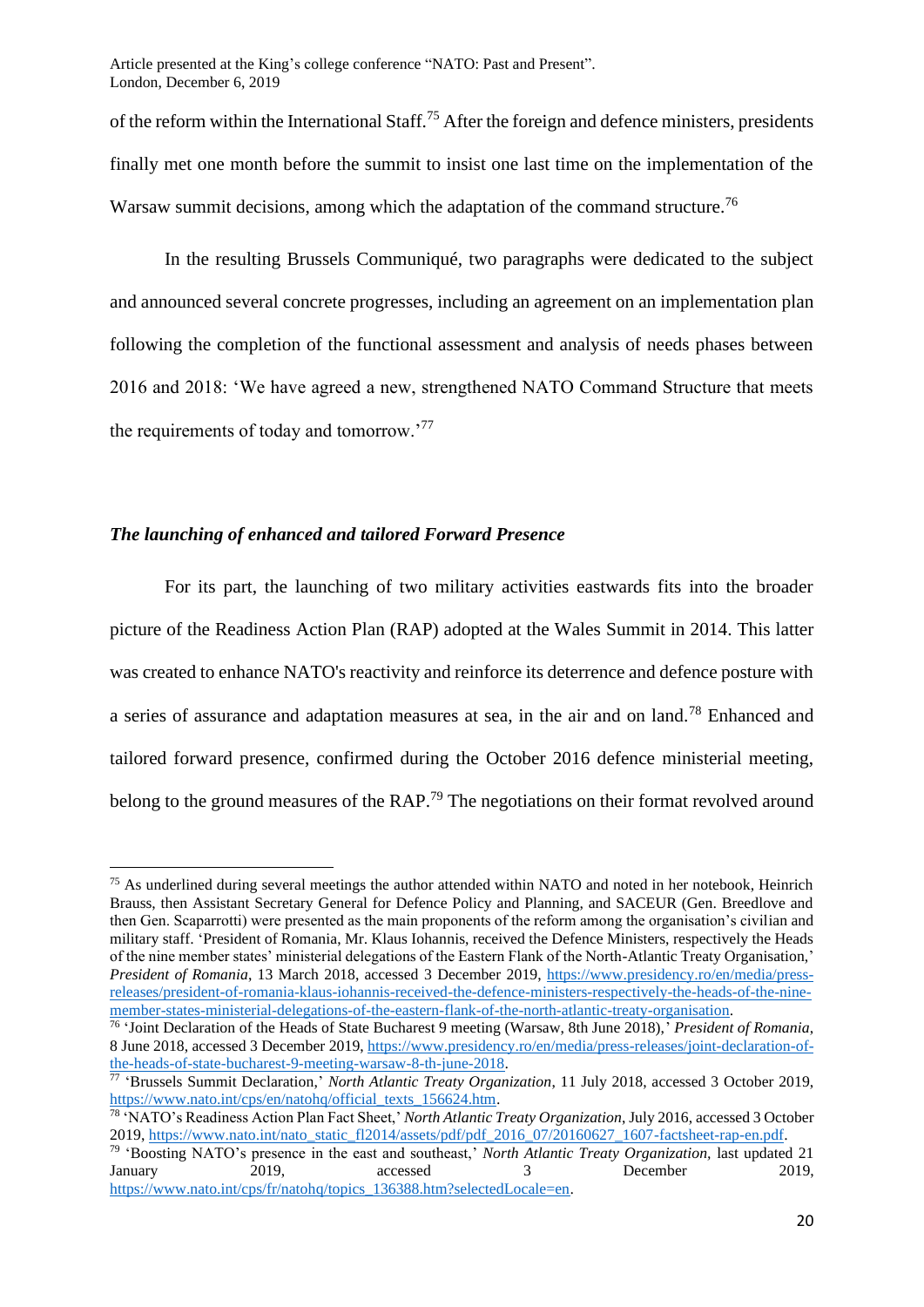several friction points caused by the reluctance of some western allies attached to the 1997 Founding Act and concerned by the Russian perception of such activities.<sup>80</sup> After several heated negotiations and compromises made at the military and political levels, enhanced Forward Presence (eFP) finally emerged as a voluntary, rotational, persistent, but non-permanent activity in Poland and Baltic countries led by four framework nations. $81$  Less ambitious than its counterpart, tailored Forward Presence (tFP) principally materialised itself through the creation of a Romanian-led brigade and additional measures to better protect Romania's and Bulgaria's maritime and airspaces in light of their recurring violation by Russia.<sup>82</sup>

Initially thought of as a political tool creating a 'tripwire' effect in case of a Russian attack, eFP has engendered varied discourses from both framework and host nations, as well as contributing members. If nations like Germany, France or Belgium tend to insist on training and interoperability, Poland and the United Kingdom prefer to underline their operability and deterrence effect.<sup>83</sup> Now looking at the Bucharest nine communication on eFP and tFP, the format applauded the deployment of allied troops in eastern territories in several statements:

> We are preparing for the NATO Summit. Today, the allied forward presence has been consolidated on the entire Eastern flank of the Alliance, both in the North-East, the Baltic region and in the South-East, on Romanian territory and in the Black Sea region. We continue focusing on its implementation.<sup>84</sup>

<sup>80</sup> Interviews with 2019-UZR, 2019-UQX, 2019-UQX2, 2019-UQJ, 2019-UZG, 2019-UDS.

<sup>&</sup>lt;sup>81</sup> Interview with 2019-UZV. This observation has also been recorded by the author in her notebook during her fieldwork.

<sup>82</sup> Lizzie Dearden, 'Full list of incidents involving Russian military and Nato since March 2014,' *The Independent*, 10 November 2014, accessed 3 December 2019, [https://www.independent.co.uk/news/world/europe/full-list-of](https://www.independent.co.uk/news/world/europe/full-list-of-incidents-involving-russian-military-and-nato-since-march-2014-9851309.html)[incidents-involving-russian-military-and-nato-since-march-2014-9851309.html.](https://www.independent.co.uk/news/world/europe/full-list-of-incidents-involving-russian-military-and-nato-since-march-2014-9851309.html) <sup>83</sup> Interviews with 2019-UQX, 2019-UZB.

<sup>84</sup> Mihai Fifor cited in 'Bucharest 9 initiative – B9,' *Tactic Magazine*, 15 March 2018, accessed 3 December 2019, [https://www.tacticamagazine.com/2018/03/15/bucharest-9-initiative-b9/.](https://www.tacticamagazine.com/2018/03/15/bucharest-9-initiative-b9/) See also: 'Joint Statement by the Ministers of Foreign Affairs of Bucharest 9 Format (B9),' *Romanian Ministry of Foreign Affairs*; 'Joint Declaration of the Heads of State Bucharest 9 meeting (Warsaw, 8th June 2018),' *President of Romania*.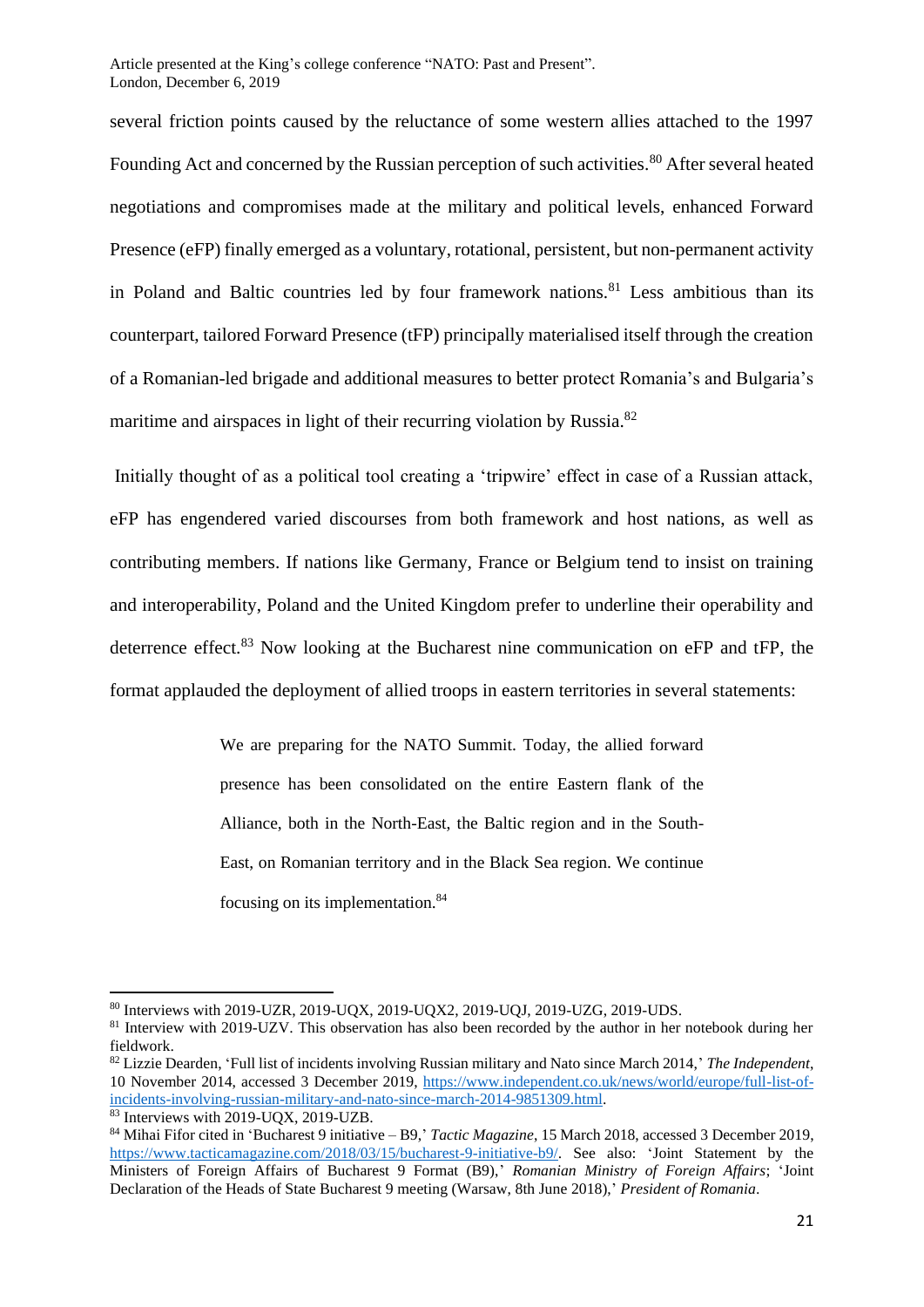The Polish President Andrzej Duda even declared in June 2018 during a Bucharest nine meeting that the format has reached its goal with the launching of the two activities.<sup>85</sup> Hence, as with the NATO command structure reform, Bucharest nine countries monitored the implementation of eFP and tFP while developing a narrative highlighting its success and stressing its importance: 'We welcome and support strengthened military presence of the United States and Canada in Europe, particularly on NATO's Eastern flank. […] In the spirit of allied unity, solidarity and fair burden sharing, we underline the importance of NATO's forward presence from the Baltic to the Black Sea.'<sup>86</sup>

### **Bucharest nine as a disparate group of countries**

#### *Putting an end to the perception of a homogenous eastern block*

A part of the literature on central and eastern Europe tends to describe it as a relatively homogeneous bloc of countries sharing a common history and culture engendering similar paths and close cooperation.<sup>87</sup> This misperception has been nurtured by regional initiatives like that of Visegrad four which seemed to advocate unanimously for rapid accession to NATO after the fall of the USSR.<sup>88</sup> Indeed, in its 1991 declaration, the Visegrad group stated that:

> A favourable basis for intensive development of cooperation is ensured by the similar character of the significant changes occurring in these countries, their traditional, historically shaped system of mutual

<sup>85</sup> 'Cooperation of eastern flank countries benefits the whole of NATO,' *The First News*.

<sup>86</sup> 'Declaration of the Heads of State Bucharest 9 Meeting (Košice, 28 February 2019),' *President of Romania*, 28 February 2019, accessed 3 December 2019, [https://www.presidency.ro/en/media/declaration-of-the-heads-of](https://www.presidency.ro/en/media/declaration-of-the-heads-of-state-bucharest-9-meeting-kosice-28th-of-february-2019)[state-bucharest-9-meeting-kosice-28th-of-february-2019.](https://www.presidency.ro/en/media/declaration-of-the-heads-of-state-bucharest-9-meeting-kosice-28th-of-february-2019)

<sup>87</sup> See David Lane, 'Post-Communist States and the European Union,' *Journal of Communist Studies and Transition Politics*, vol. 23 (2007): 461-477; Andrei Shleifer, Daniel Treisman, 'Normal Countries: The East 25 Years After Communism,' *Foreign Affairs*, November/December 2014, accessed 3 December 2019, [https://www.foreignaffairs.com/articles/russia-fsu/2014-10-20/normal-countries.](https://www.foreignaffairs.com/articles/russia-fsu/2014-10-20/normal-countries)

<sup>88</sup> Karl-Heinz Kamp, 'The folly of rapid NATO expansion,' *Foreign Policy*, n°98 (1995): 116.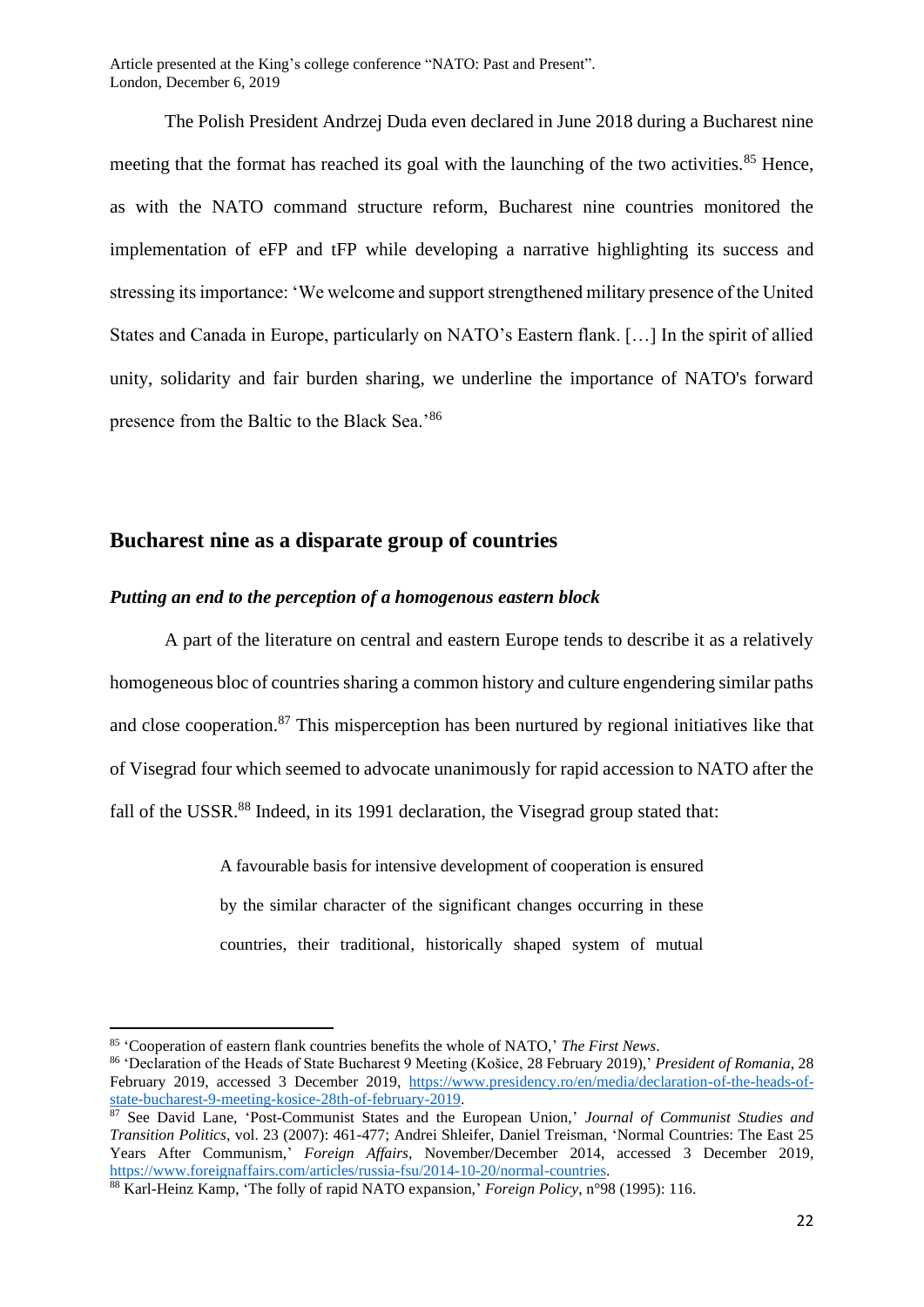contacts, cultural and spiritual heritage and common roots of religious traditions.<sup>89</sup>

It has been reinforced recently by Bucharest nine in its official statements. The group's narrative also rests upon a demonstration of unity and cooperation in line with the Visegrad initiative. In every joint declaration of heads of state or ministers, Bucharest nine countries thus regularly reaffirm their determination to work together:

> We […] gathered in Warsaw in the Bucharest 9, platform for consultation and dialogue, to reaffirm our commitment to the North Atlantic Treaty Organization, share views on a wide range of challenges and threats to the Euro-Atlantic area, and emphasise our resolve to address them together with our Allies and Partners.<sup>90</sup>

Their cooperation is equally justified by a collective past marked by the experience of totalitarianism. This 'tragic' history would thus play a cemented role between former soviet republics which accessed NATO and the European Union approximately at the same time. It is particularly conspicuous in the speech made by the Polish defence minister Mariusz Błaszczak in April 2019 during a Bucharest nine meeting:

> NATO's eastern flank countries have been particularly affected by history in the 20th century, we have experienced the tragedy of totalitarianism, deprivation of liberty and the ability to decide about oneself. The fact that we meet here today in such a group, shows how unifying is the historical experience […] 70 years of the North Atlantic

<sup>89</sup> 'Visegrad Declaration 1991,' *Visegrad Group*, 15 February 1991, accessed 3 December 2019, [http://www.visegradgroup.eu/documents/visegrad-declarations/visegrad-declaration-110412.](http://www.visegradgroup.eu/documents/visegrad-declarations/visegrad-declaration-110412)

<sup>90</sup> 'Joint Declaration of the Heads of State Bucharest 9 meeting (Warsaw, 8th June 2018),' *President of Romania*.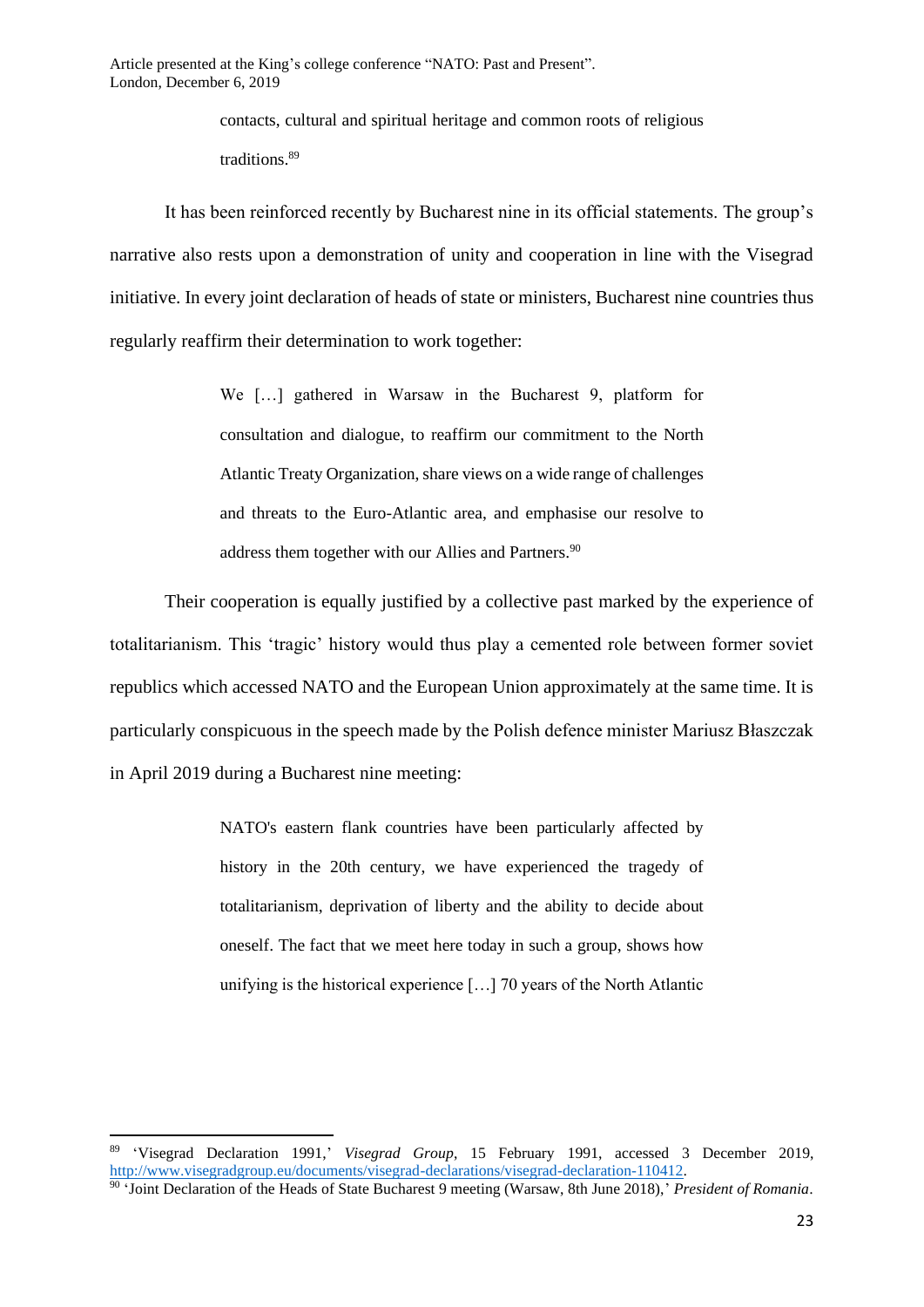Alliance, 20 and 15 years of our membership shows how important cooperation is.<sup>91</sup>

The result of such cooperation would be the formulation and achievement of four main security objectives constantly repeated by Bucharest nine representatives: the reinforcement of NATO defence and deterrence posture, the anchoring of the United States and other allies' troops in eastern Europe, the deepening of NATO-EU cooperation and the development of their own defense through regional partnerships.<sup>92</sup>

During an interview conducted in June 2018, Polish President Andrzej Duda declared that Bucharest nine countries have achieved '100 percent effectiveness so far.'<sup>93</sup> Thereby he reinforces the image of a strong coalition of countries, which is characteristic of informal groupings aimed at concealing dissensions and divergences among their members to display a united front for negotiations.<sup>94</sup> However, it would be illusory to believe that this facade embodies the reality of their relations. Academic works like that of Dr Jana Vargovčíková have already demonstrated that Visegrad four hid national strategies and political issues that went against its stated objectives.<sup>95</sup> This article aims at showing that Bucharest nine also faces internal divergences, which could impede its influence in the coming years.

<sup>91</sup> 'The eastern flank of NATO is the first line of the Alliance,' *Polish Ministry of National Defence*, 4 April 2019, accessed 3 December 2019, [https://www.gov.pl/web/national-defence/the-eastern-flank-of-nato-is-the-first-line](https://www.gov.pl/web/national-defence/the-eastern-flank-of-nato-is-the-first-line-of-the-alliance)[of-the-alliance.](https://www.gov.pl/web/national-defence/the-eastern-flank-of-nato-is-the-first-line-of-the-alliance)

<sup>92</sup> See: 'Bucharest 9 initiative – B9,' *Tactic Magazine*; 'Joint Declaration of the Heads of State Bucharest 9 meeting (Warsaw, 8th June 2018),' *President of Romania*: 'Declaration of the Heads of State Bucharest 9 Meeting (Košice, 28 February 2019),' *President of Romania*; 'Speaker Dragnea: NATO membership, strategic partnership with US, security guarantees for Romania, *Agerpres*, 13 March 2018, accessed 3 December 2019, [https://www.agerpres.ro/english/2018/03/13/speaker-dragnea-nato-membership-strategic-partnership-with-us](https://www.agerpres.ro/english/2018/03/13/speaker-dragnea-nato-membership-strategic-partnership-with-us-security-guarantees-for-romania--71860)[security-guarantees-for-romania--71860.](https://www.agerpres.ro/english/2018/03/13/speaker-dragnea-nato-membership-strategic-partnership-with-us-security-guarantees-for-romania--71860)

<sup>93</sup> 'Cooperation of eastern flank countries benefits the whole of NATO,' *The First News*.

<sup>&</sup>lt;sup>94</sup> Robert Keohane, Joseph Nye, 'The club model of multilateral cooperation and problems of democratic legitimacy,' In Robert Keohane (dir.) *Power and Governance in a Partially Globalised World* (London: Routledge, 2002) 221.

<sup>95</sup> Jana Vargovčíková, 'Le Groupe de Visegrad, 20 ans après,' *Politique étrangère*, vol. 1 (2012): 149-154.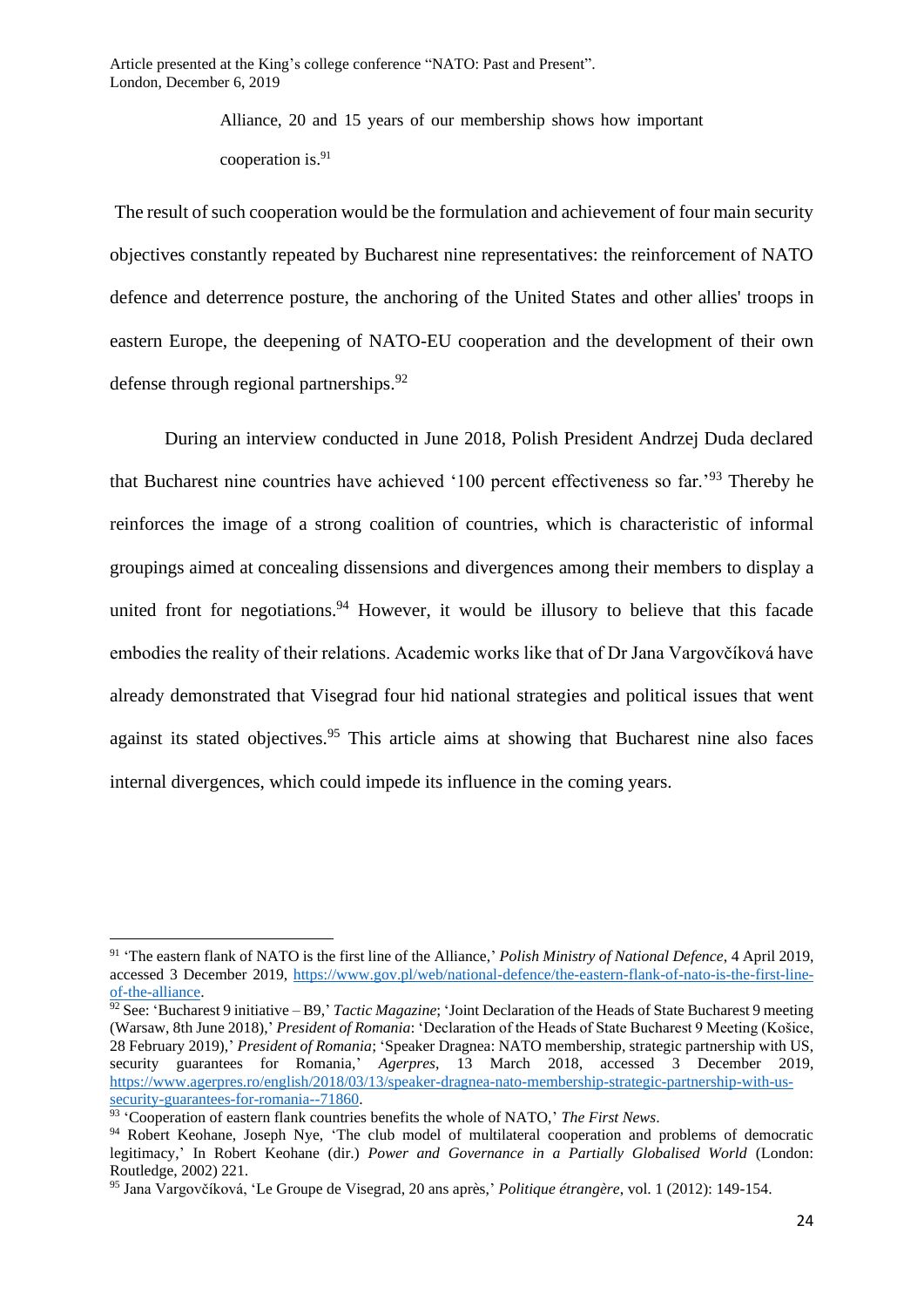#### *Various approaches to security*

By first analysing Bucharest nine countries' defence strategies and white books, it is possible to observe divergent depictions of their security environment. In that respect, only Romania, Poland, Lithuania, Slovakia and Estonia explicitly address the conventional and hybrid threats posed by Russia to their territories.<sup>96</sup> Among them, Poland is undoubtedly the most assertive towards Russia: 'the scale of threats resulting from the Russian aggressive policy had not been adequately assessed in the past.<sup>97</sup>

By contrast, Slovakia adopts a more cautious approach: 'The security architecture of Europe is undergoing change and revision. This is the result of the system of international law, as applied so far, being questioned, as well as of the developments taking place in bilateral relations of the Russian Federation with Ukraine on the one hand, and with NATO and the EU on the other.'<sup>98</sup> In the case of Bulgaria, the Czech Republic and Hungary, Russia is absent of their documents. It can be explained for Hungary by the arrival in power of Viktor Orban in 2010 and its attempt at rapprochement with Russia ever since. Migration and terrorism are thus put at the front row of threats facing Hungary in its strategic document.<sup>99</sup>

For their part, Bulgaria and the Czech Republic mention threats, which could emanate from Russia without being specific on their origins, as exemplified by the Czech 'potential threats and risks' list encompassing: 'proliferation of weapons of mass destruction and their delivery systems and their potential use; cybernetic attacks; disruption of critical infrastructures

<sup>96</sup> Polish Ministry of National Defence, *The Defence concept of the Republic of Poland* (Warsaw: Poland, Ministry of National Defence, 2017), 72; Ministry of Defence of the Slovak Republic*, The White Paper on Defence of the Slovak Republic* (Bratislava, Slovakia: Ministry of Defence, 2016), 118; The Presidential Administration of Romania, *National Defense Strategy 2015-2019* (Bucharest, Romania: Presidential Administration, 2015), 23; Estonian Ministry of Defence, *National Defence Strategy* (Tallinn, Estonia: Ministry of Defence, 2011), 26; Ministry of National Defence of the Republic of Lithuania, *White Paper on Lithuanian Defence Policy* (Vilnius, Lithuania: Ministry of National Defence, 2017), 59.

<sup>97</sup> Polish Ministry of National Defence, *The Defence concept of the Republic of Poland*, 6.

<sup>98</sup> Ministry of Defence of the Slovak Republic*, The White Paper on Defence of the Slovak Republic*, 33.

<sup>99</sup> Ministry of Foreign Affairs of Hungary, *Hungary's National Security Strategy* (Budapest, Hungary: Ministry of Foreign Affairs, 2012), 23.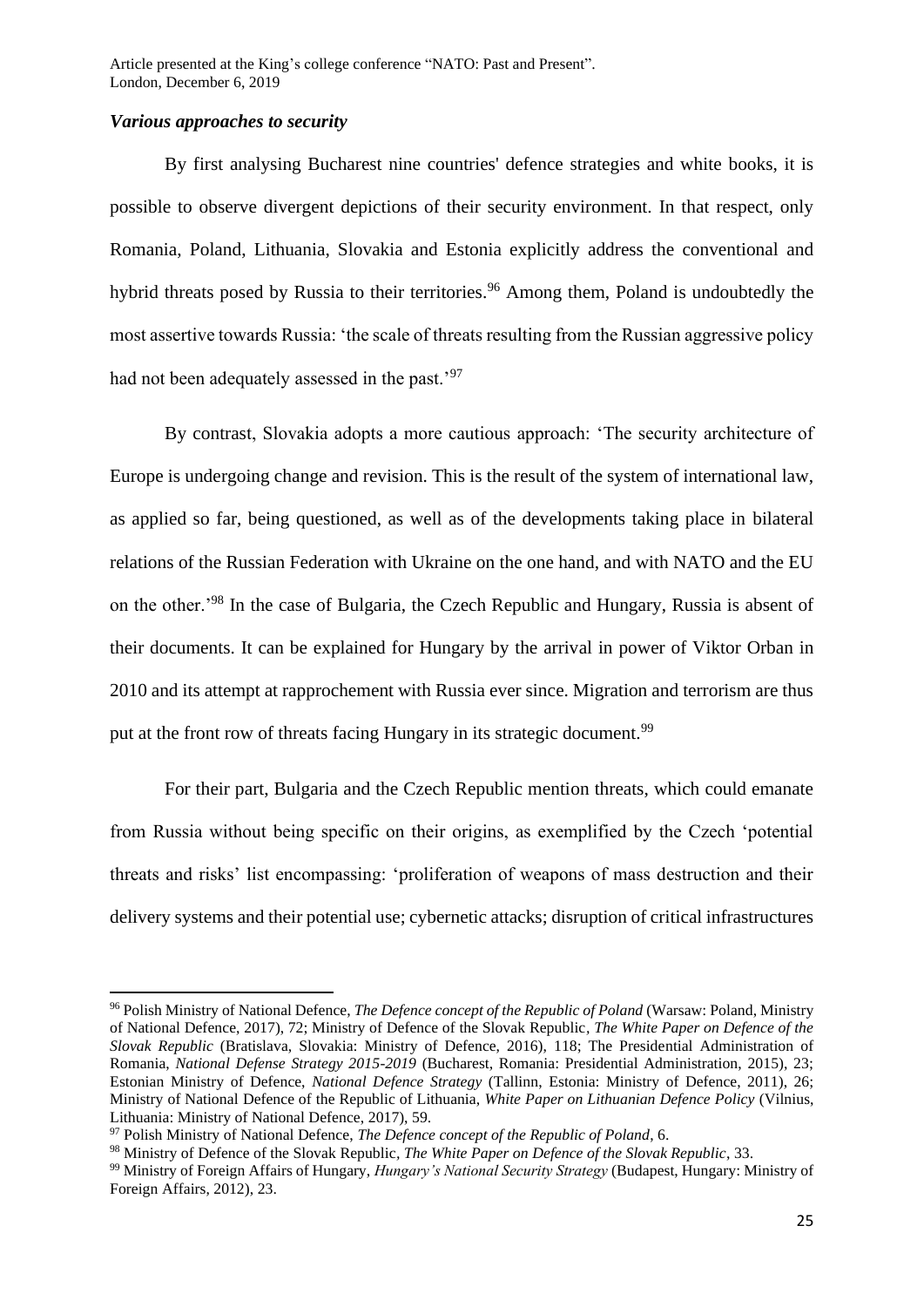(e.g. communication, transport, energy); […] endangering the functioning of mechanisms and institutions of cooperative security, and arising of disputes among world powers.<sup>'100</sup>

Finally, Latvia stands out from its eastern allies by encouraging cooperation with Russia in its 2012 document: 'Promotion of cooperation with the Russian Federation is a security and stability strengthening aspect of the Baltic Sea region. It is within the interests of Latvia to promote the principle of openness and mutual trust in the dialogue with the Russian Federation in bilateral contacts and at the levels of the OSCE, EU and NATO.'<sup>101</sup>

If the mere reading of strategic documents is insufficient to draw conclusions, especially when some of them seem outdated, they nonetheless help to nuance the image of unity portrayed by governmental officials in their discourses. These dissimilarities between eastern countries have equally been highlighted by Dr Sarka Kolmasova from Metropolitan University Prague. In her article about Visegrad four recent initiatives, she considers that despite its display of cultural and geographical proximity, this informal grouping suffers from divergences among its members on threat perceptions and preferences thus hindering their cooperation at the regional level.<sup>102</sup> As such, Czech Republic silence on Russia in its defence strategy may be explained by a lack of consensus between government officials on the attitude to adopt *vis-à-vis* Russia.<sup>103</sup> Furthermore, together with Slovakia, the country doesn't advocate or praise for NATO and US military presence in eastern countries because of its historical refusal of stationing foreign troops in its own territory.<sup>104</sup> They thus differ from Poland, Romania and the Baltic states which have been vocal advocates of such presence since they acceded to NATO.

<sup>100</sup> The Ministry of Defence of the Czech Republic, *The White Paper on Defence* (Prague: Czech Republic: Ministry of Defence, 2011), 165.

<sup>101</sup> Ministry of Defence of the Republic of Latvia, *The State Defence Concept* (Riga, Latvia: Ministry of Defence, 2012) 16.

<sup>&</sup>lt;sup>102</sup> Šárka Kolmašová, 'Competing Norms and Strategic Visions: A Critical Appraisal of V4 Security Potential,' *Europe-Asia Studies*, vol. 71 (2019): 225-226.

<sup>103</sup> Ibid., 234-5.

<sup>104</sup> Interview conducted with Dr Amélie Zima in Paris on 28 November 2019.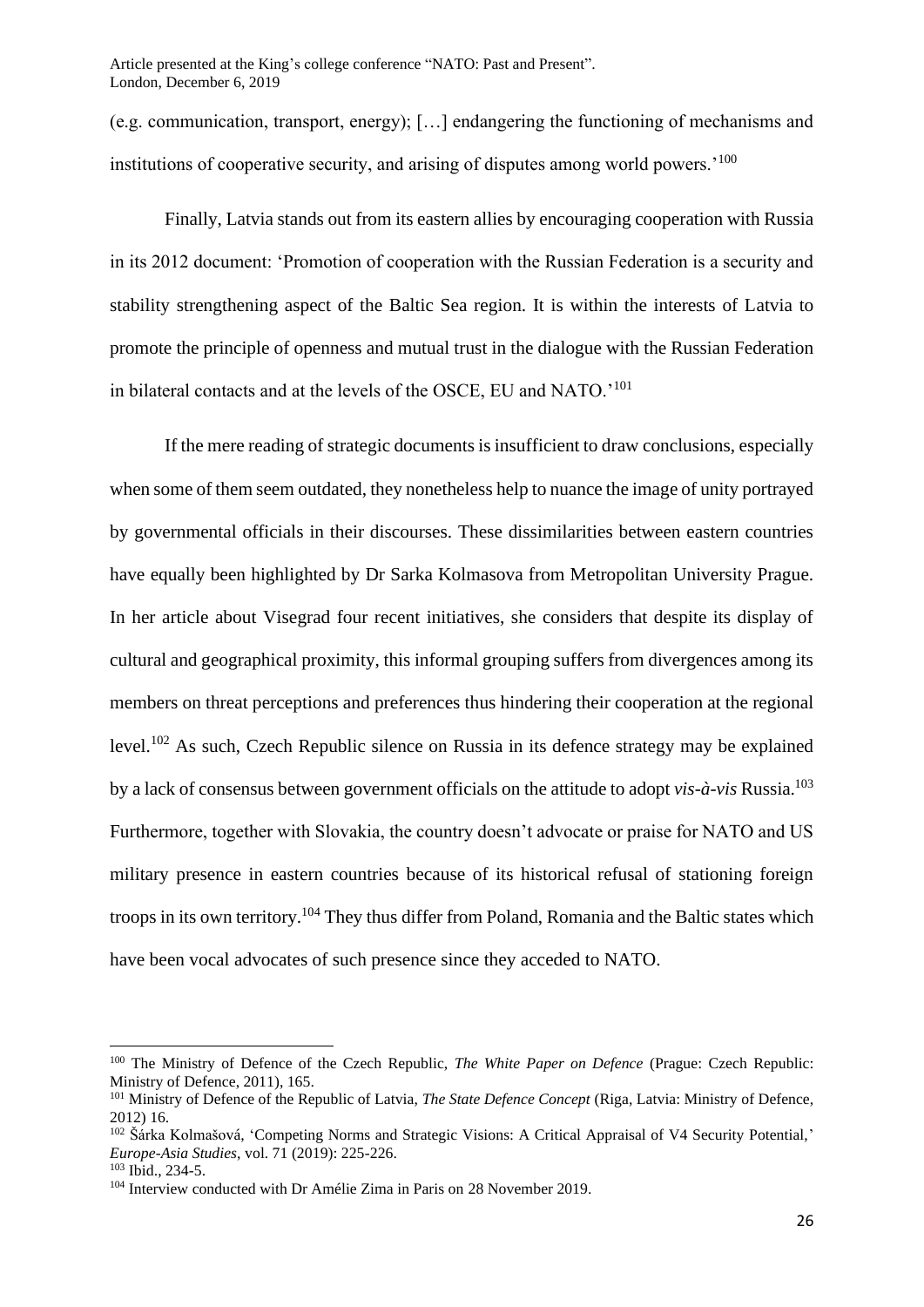With regards to NATO-EU cooperation, most Bucharest nine countries are generally in favour of a deepening of their relationship in their strategic documents. Yet, it is possible to observe the establishment of a clear hierarchy between the two organisations by Romania, Poland, Lithuania, Bulgaria and Slovakia, which all consider NATO as the main security provider in Europe.<sup>105</sup> Among them, Poland is the most reluctant country towards the EU defence policy: 'All EU actions in the security domain should complement and enrich NATO operations in a non-competitive manner.'<sup>106</sup> Polish strong attachment to NATO is noticeable up until the architectural choices made for its delegation: A massive NATO logo faces its entrance while other delegations preferably chose to display national symbols.<sup>107</sup> For its part, Estonia develops a more balanced discourse on NATO-EU relations and positions itself as one of the main proponents of the EU defence project:

> The EU's Common Security and Defence Policy (CSDP) is an essential factor alongside NATO's collective defence that contributes to Estonia's security. The CSDP will strengthen the security of Europe and the EU's capability to fulfil its role in the international security environment. More efficient cooperation between the EU and NATO, which entails support for both organisations complementing and strengthening each other, serves Estonia's interests.<sup>108</sup>

This enthusiasm towards the EU reflects in its participation in both French and EU operations in Africa with Latvia and Lithuania. The involvement of Baltic countries in EU defence initiatives may seem an oxymoron considering their high dependence on NATO for

<sup>105</sup> The Presidential Administration of Romania, *National Defense Strategy 2015-2019*, 12, 18; Ministry of Defence of the Republic of Bulgaria, *White Paper on Defence and the armed forces of the Republic of Bulgaria*  (Sofia: Bulgaria: Ministry of Defence, 2010), 17-19; Polish Ministry of National Defence, *The Defence concept of the Republic of Poland*, 30-32; Ministry of National Defence of the Republic of Lithuania, *White Paper on Lithuanian Defence Policy,* 11, 12.

<sup>106</sup> Polish Ministry of National Defence, *The Defence concept of the Republic of Poland*, 32.

<sup>&</sup>lt;sup>107</sup> This observation has been recorded in the author's ethnographic notebook during her fieldwork.

<sup>108</sup> Estonian Ministry of Defence, *National Defence Strategy*, 9.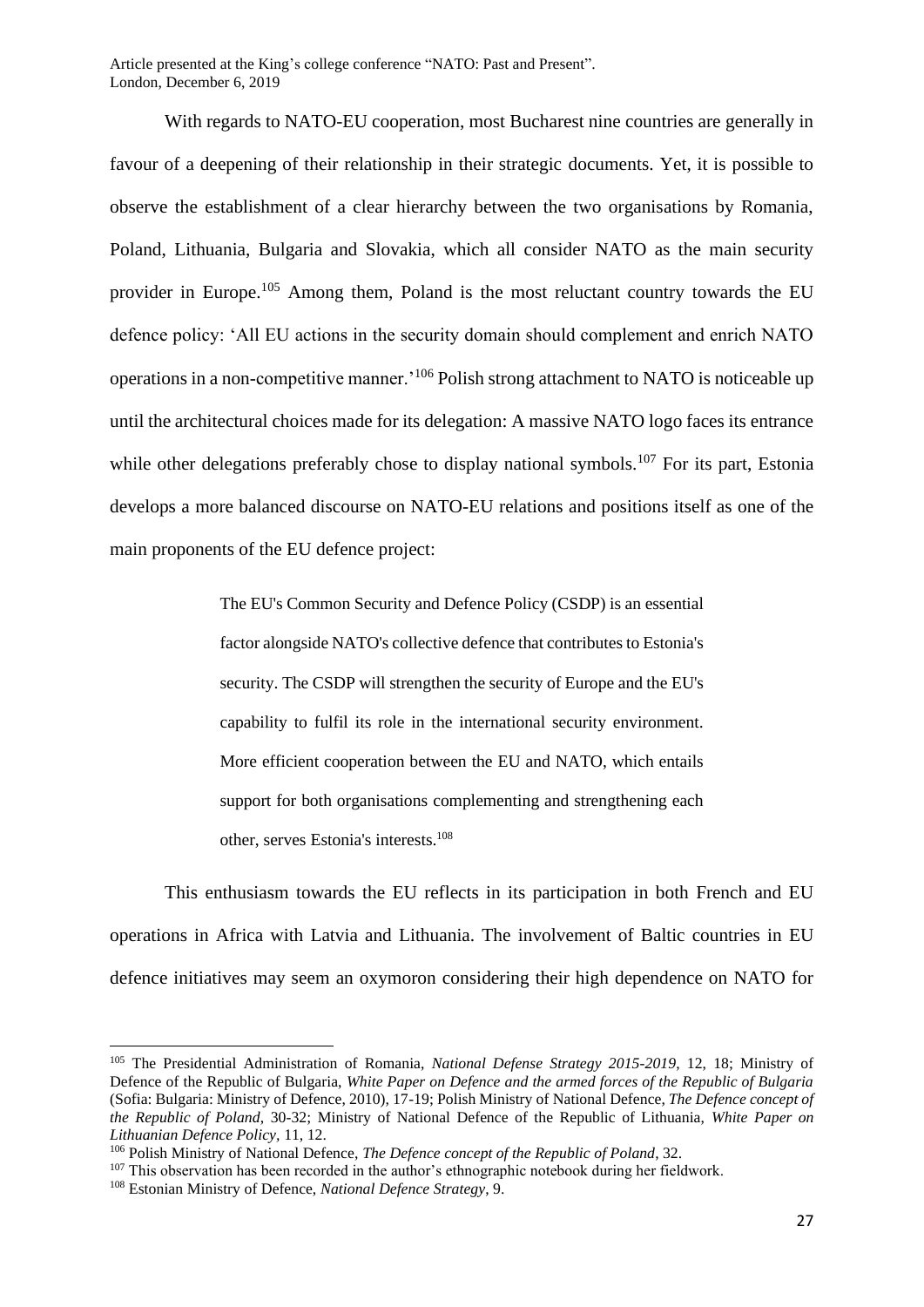their territorial protection and historical Atlanticism.<sup>109</sup> However, they justify their contribution to EU operations by to a broadened definition of burden-sharing: 'It is an action of solidarity and part of the burden-sharing: France sends troops to the Baltic and Eastern countries to Africa.<sup>'110</sup> In that, Baltic states are developing a privileged relationship and are deepening their dialogue with their western counterparts and use EU operations to nourish it.<sup>111</sup> For their part, Czech Republic and Hungary justify the sending of troops to Africa by their identification of terrorism and immigration as part of the main threats facing their territories.<sup>112</sup>

If Poland and Romania also participate in EU operations, they prefer to highlight their strategic partnership with the United States in their official documents and declarations. While Polish President Duda asked for the construction of a 'Fort Trump' in 2018, the Romanian president of the Social Democrat Party, Liviu Dragnea, declared on television that Romania deserved a 'special office' at the US department of state.<sup>113</sup> Moreover, contrary to their eastern allies, Poland and Romania wish to position themselves as regional leaders to assume a greater role in negotiations.<sup>114</sup> Hence, it is not surprising to note that most regional initiatives come from the two countries which heavily influence Bucharest nine lines of action.

<sup>109</sup> Philippe Perchoc, 'Les États Baltes, Entre Défense Territoriale Et Élargissement Des Concepts De Sécurité,' *Revue d 'études comparatives Est-Ouest*, vol. 44 (2013): 66-67.

<sup>&</sup>lt;sup>110</sup> Interview with 2019-UZR.

<sup>&</sup>lt;sup>111</sup> Interview with 2019-UZV.

<sup>&</sup>lt;sup>112</sup> Interview with 2019-UZY.

<sup>113</sup> 'Ruling party leader: Romania should have "special office" at US State Department,' *Romania-Insider*, 14 March 2018, accessed 3 December 2019[, https://www.romania-insider.com/dragnea-romania-special-office-state](https://www.romania-insider.com/dragnea-romania-special-office-state-department)[department](https://www.romania-insider.com/dragnea-romania-special-office-state-department) ; Julian Borger,' 'Fort Trump': Donald Trump considers request for US military base in Poland,' *The Guardian*, 18 September 2018, accessed 3 December 2019[, https://www.theguardian.com/world/2018/sep/18/fort](https://www.theguardian.com/world/2018/sep/18/fort-trump-us-military-base-poland-russia)[trump-us-military-base-poland-russia.](https://www.theguardian.com/world/2018/sep/18/fort-trump-us-military-base-poland-russia)

<sup>114</sup> Sergiy Gerasymchuk, *Bucharest Nine: Looking for Cooperation on NATO's Eastern Flank?* (Kiev, Ukraine: Friedrich Ebert Stiftung, 2019), 4.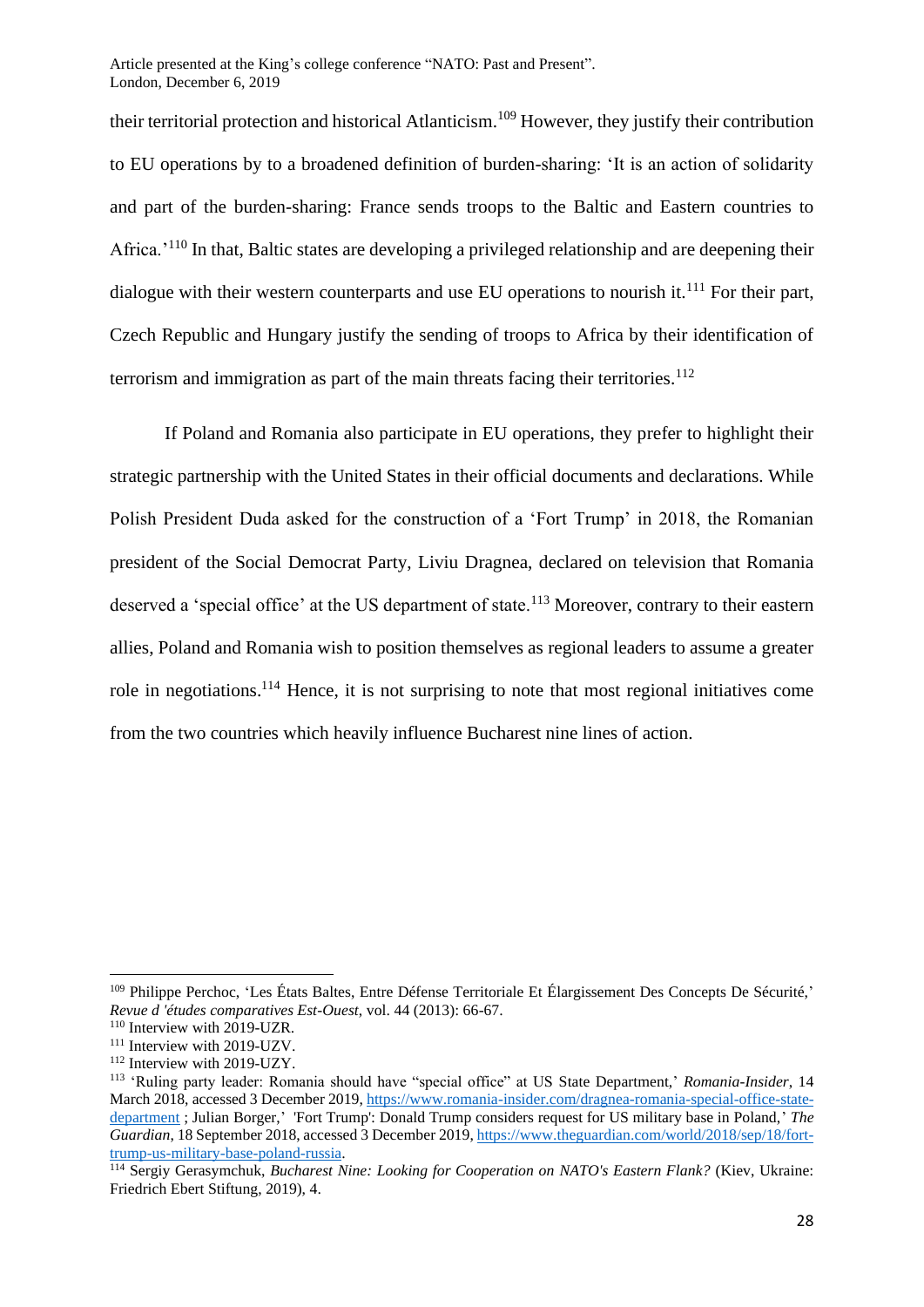### **Conclusion**

Dissensions are inherent to informal groupings. By their very nature, they cannot prevent individual strategies aimed at maximising one's gains to the detriment of the other members. Yet, Bucharest nine has gradually emerged in NATO landscape as an influential grouping whose position is now carefully considered during negotiations. Created around the common objective of strengthening NATO deterrence and defence in the east, Bucharest nine remedy the human and budgetary shortcomings of its members through an active public policy. It takes the form of high-level meetings happening before and after NATO summits to foster initiatives and monitor the implementation of decisions. Unlike other informal groupings, Bucharest nine thus distinguishes itself by the publicity surrounding each of its events to draw attention on its issues.

The clout of Bucharest nine is now acknowledged by national representatives – 'another very efficient format we are not part of is Bucharest nine<sup> $115$ </sup> – and by NATO civilian and military staff. In February 2019, NATO Secretary General Jens Stoltenberg attended a meeting organised in Košice by the group, following the steps of its former Deputy in 2016 and of NATO Deputy Supreme Allied Commander Europe in 2018.<sup>116</sup> To the knowledge of the author, Bucharest nine and the Quad are the only informal groupings benefiting from such attention by the structure, thus confirming its rising status within the Alliance.

<sup>115</sup> interview with 2019-UZX.

<sup>116</sup> See: 'Declaration of the Heads of State Bucharest 9 Meeting (Košice, February 28 2019),' *President of Romania*; "Foreign Ministers of nine allied states of the Eastern Flank, NATO Deputy Secretary General Rose Gottemoeller meet in Bucharest to discuss security in the region," Nine O' Clock, 8 November 2016, accessed 3 December 2019, [https://www.nineoclock.ro/2016/11/08/foreign-ministers-of-nine-allied-states-of-the-eastern](https://www.nineoclock.ro/2016/11/08/foreign-ministers-of-nine-allied-states-of-the-eastern-flank-nato-deputy-secretary-general-rose-gottemoeller-meet-in-bucharest-to-discuss-security-in-the-region/)[flank-nato-deputy-secretary-general-rose-gottemoeller-meet-in-bucharest-to-discuss-security-in-the-region/](https://www.nineoclock.ro/2016/11/08/foreign-ministers-of-nine-allied-states-of-the-eastern-flank-nato-deputy-secretary-general-rose-gottemoeller-meet-in-bucharest-to-discuss-security-in-the-region/) ; 'Speaker Dragnea: NATO membership, strategic partnership with US, security guarantees for Romania,' *Agerpres*.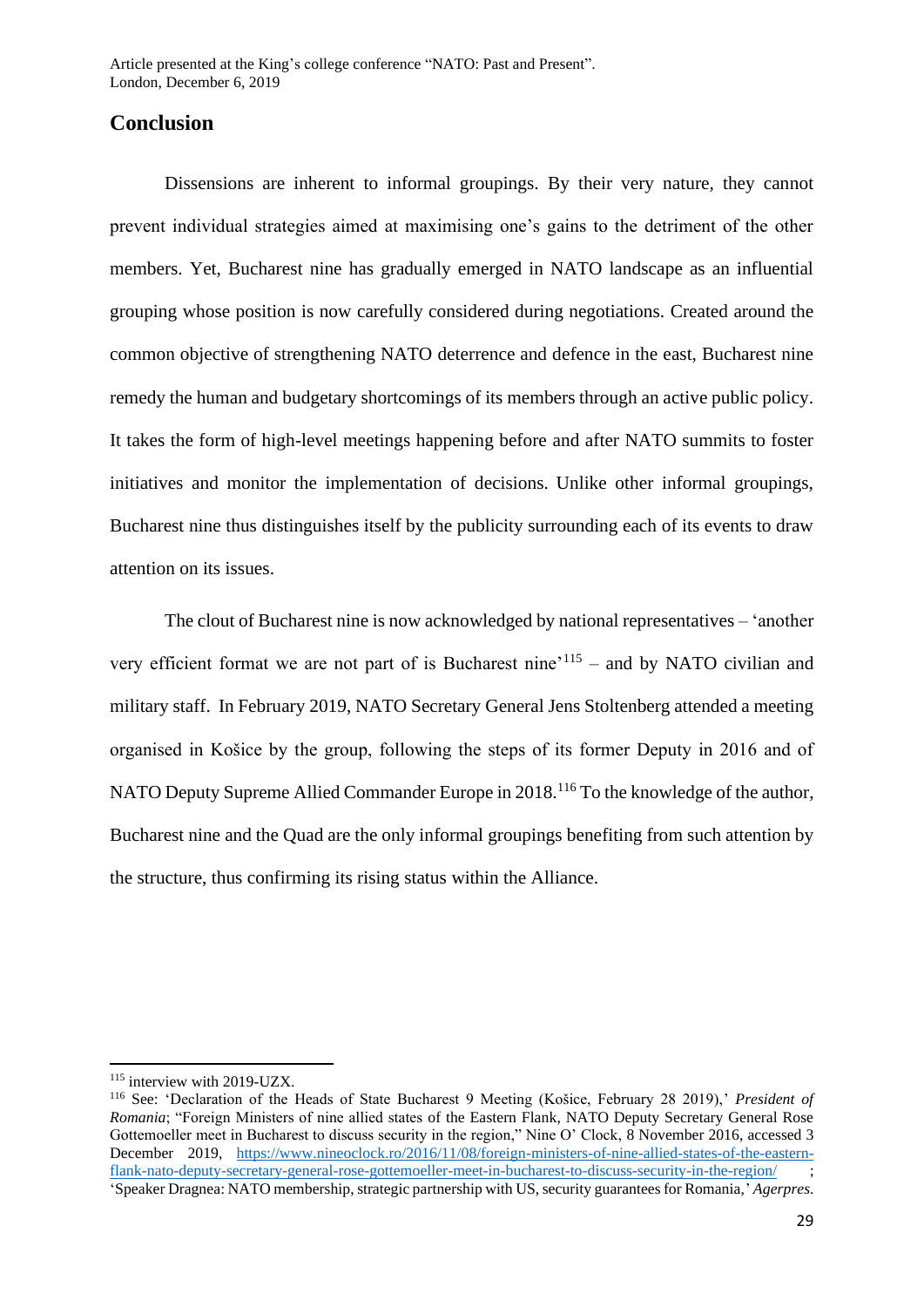## **Bibliography**

- Alice Pannier, 'Le 'minilatéralisme' : Une nouvelle forme de coopération de défense,' *Politique étrangère*, vol. 1 (2015): 37-48.
- Alton Frye, 'The new NATO and relations with Russia,' *The Journal of Strategic Studies*, vol. 23 (2000): 92-110.
- Amélie Zima, 'La fabrique des négociations d'adhésion. Le cas de l'élargissement de l'OTAN en 1999,' Les Champs de Mars, vol. 2 (2018): 31-57.
- Amélie Zima, *D'ennemi à allié: L'adhésion de la Hongrie, de la Pologne et de la République Tchèque à l'Alliance Atlantique 1989-1999* (Brussels, Belgium: Peter Lang, 2019) 422.
- Andrew Kydd, 'Trust building, trust-breaking: the dilemma of NATO enlargement,' *International Organization*, vol. 55 (2001): 801-828.
- Christopher Browning, Pertti Joenniemi, P. 'The Challenges of EU and NATO Enlargement,' *Cooperation and Conflict*, vol. 39, (2004): 227–231.
- Christopher S. Chivvis, Raphael S. Cohen, Bryan Frederick, *et. al. NATO's Northeastern Flank. Emerging Opportunities for Engagement* (Santa Monica, CA: RAND Corporation, 2017) 358.
- Christopher Layne, 'US hegemony and the perpetuation of NATO,' *The Journal of Strategic Studies*, vol. 23 (2000): 59-91.
- Dan Reiter, 'Why NATO Enlargement Does Not Spread Democracy,' International Security, vol. 25 (2001): 41-67.
- David Lane, 'Post-Communist States and the European Union,' *Journal of Communist Studies and Transition Politics*, vol. 23 (2007): 461-477.
- Fulvio Attinà, Daniela Irrera, *Multilateral Security and ESDP Operations* (London, England: Routledge, 2010) 254.
- Fulvio Attina, 'Multilateralism and the Emergence of Minilateralism in EU Peace Operations,' *Romanian Journal of European Affairs*, vol. 8 (2008): 5-24.
- Jana Vargovčíková, 'Le Groupe de Visegrad, 20 ans après,' *Politique étrangère*, vol. 1 (2012): 149-154.
- Jenny Raflik-Grenouilleau, *La Quatrième République et l'Alliance Atlantique: Influence et dépendance, 1945-1958* (Rennes, France: Presses Universitaires de Rennes, 2013) 324.
- Joel Wuthnow, 'US 'Minilateralism' in Asia and China's Responses: A New Security Dilemma?,' *Journal of Contemporary China*, vol. 28 (2019): 133-150.
- John Leech, *Whole and free: NATO, EU enlargement and transatlantic relations* (London, England: Federal Trust for Education and Research, 2002) 216.
- Kimberly Marten, 'Reconsidering NATO expansion: a counterfactual analysis of Russia and the West in the 1990s,' *European Journal of International Security*, vol. 3 (2018): 135- 161.
- Kristina Spohr, 'Precluded or Precedent-Setting? The 'NATO Enlargement Question' in the Triangular Bonn-Washington-Moscow Diplomacy of 1990–1991,' *Journal of Cold War Studies,* vol. 14 (2012): 4-54.
- K.M. Fierke, Antje Wiener, 'Constructing institutional interests: EU and NATO enlargement,' *Journal of European Public Policy*, vol. 6 (1999): 721-742.
- Leonid A. Karabeshkin, Dina R. Spechler, 'EU and NATO Enlargement: Russia's Expectations, Responses and Options for the Future,' *European Security*, vol. 16 (2007): 307-328.
- Mahir Khalifazadeh, "The Obama administration's Russia "reset" policy and the southern Caucasus," *Central Asia & the Caucasus*, vol. 15 (2014): 78-91.
- Mark Kramer, 'The Myth of a No-NATO-Enlargement Pledge to Russia,' *The Washington Quarterly*, vol. 32 (2009): 39-61.